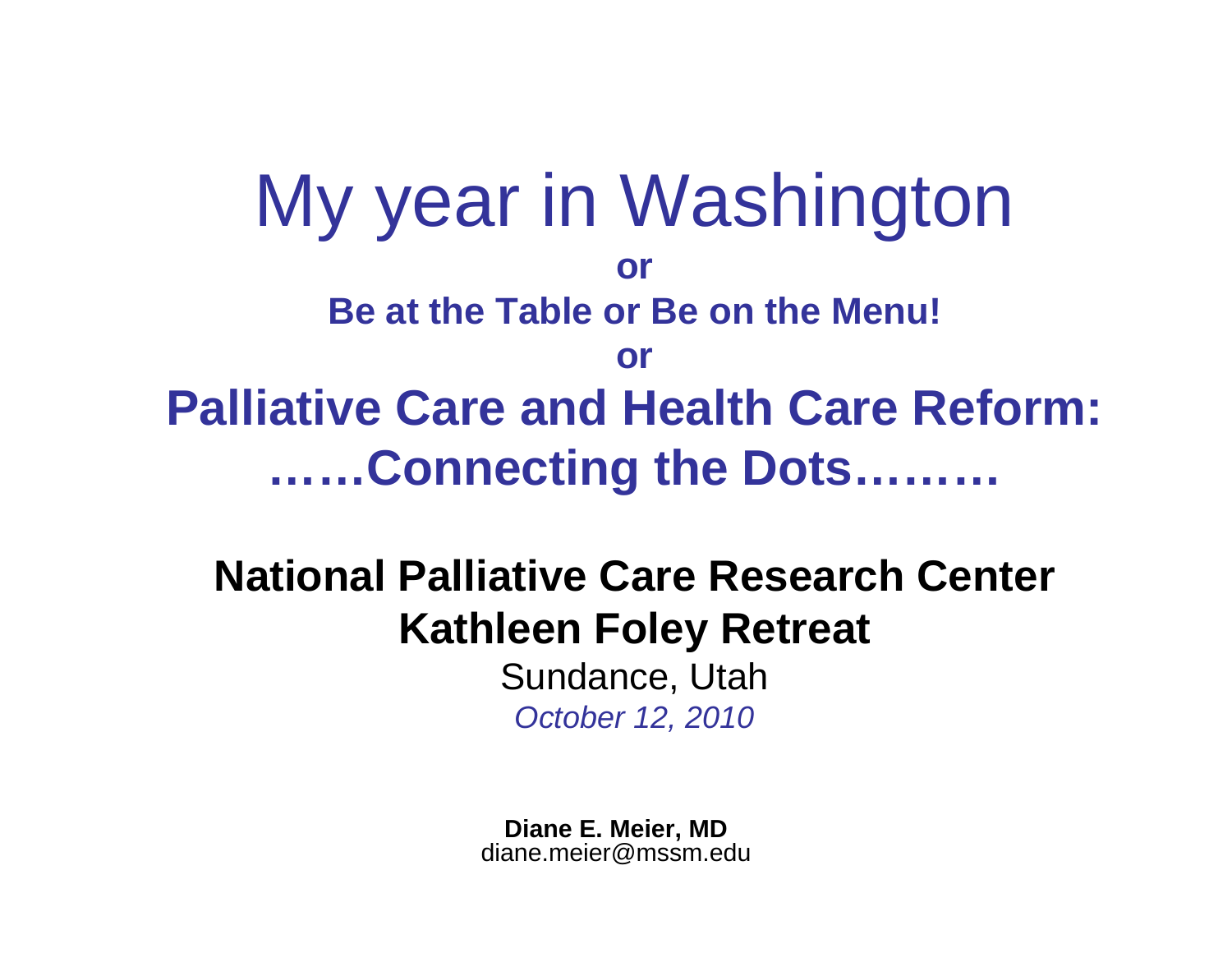### **Objectives**

- 1. What's wrong with the U.S health care system?
- 2. How can it be fixed?
- 3. What are the relevant provisions of the Accountable Care Act of 2010 for palliative care and hospice?
- 4. Role of research, and researchers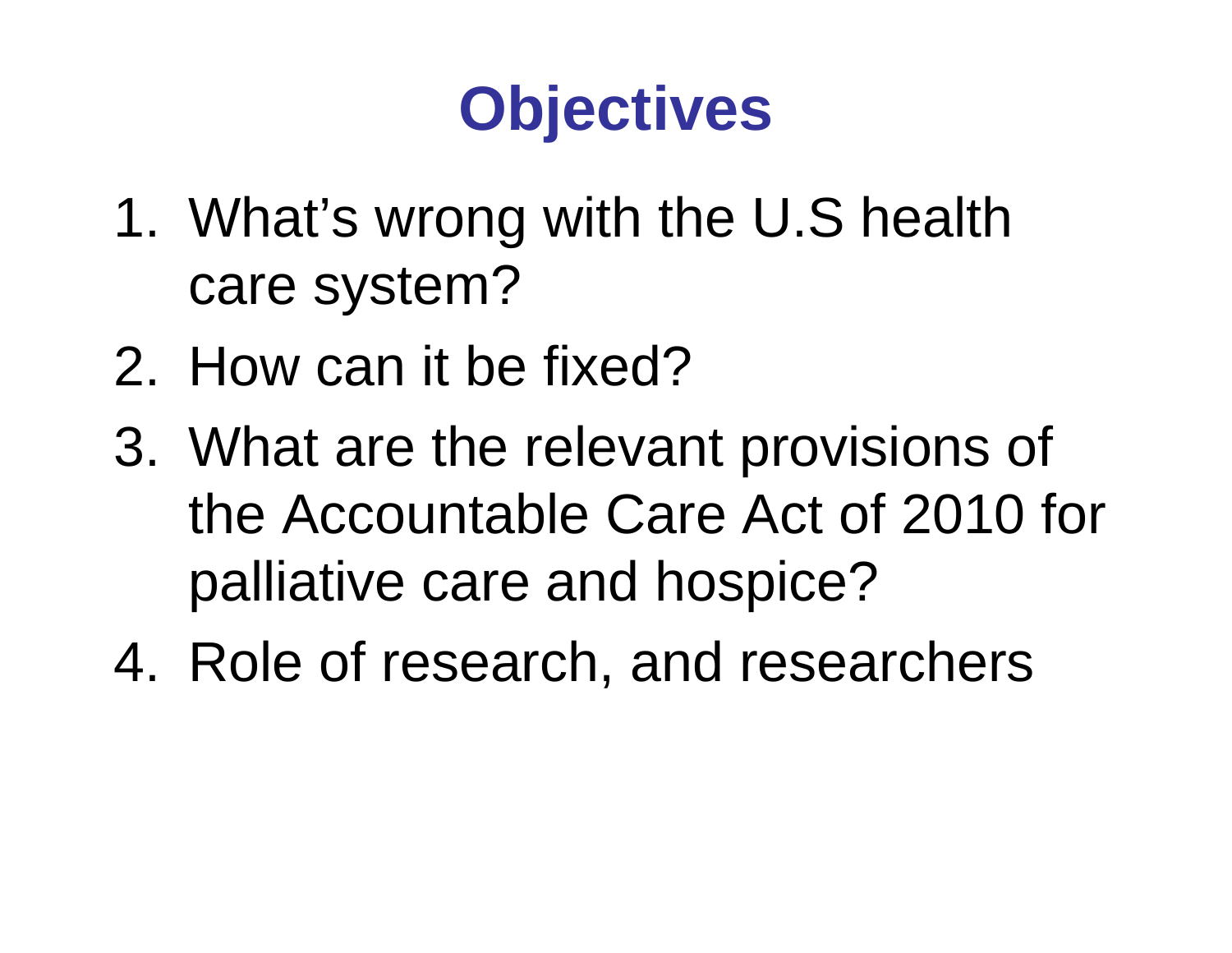# **Health care in the U.S. (aka the Wild West)**

- What are the ends of medicine?
	- What should they be?
	- What are they in the U.S.?
- "To cure sometimes, relieve often, comfort always."
- The problem: "The nature of our healthcare system- specifically *its reliance on unregulated fee-for-service and specialty care-* …explains both increased spending and deterioration in SUIVIVAI." Muenning PA, Glied SA. What changes in survival rates tell us about U.S. health care. Health Affairs 2010;11:1-9.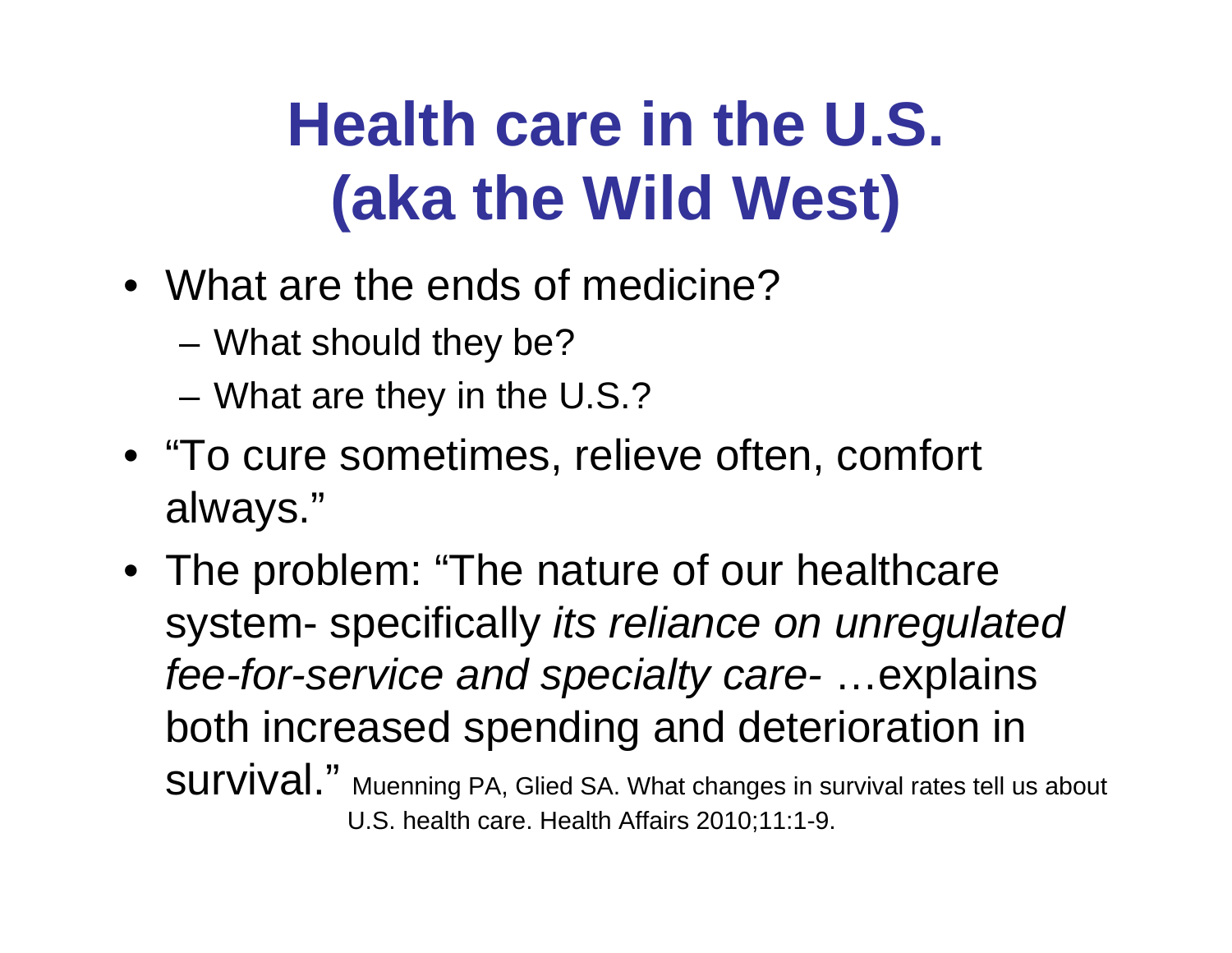# **The Value Equation-1**

# **Value = Quality Cost**

#### **Numerator problems**

- 100,000 deaths/year from medical errors
- Millions harmed by overuse, underuse, and misuse
- Fragmentation
- EBM <50% of the time
- $-50$  million Americans (1/8<sup>th</sup>) without access
- $-$  U.S. ranks 40<sup>th</sup> in quality worldwide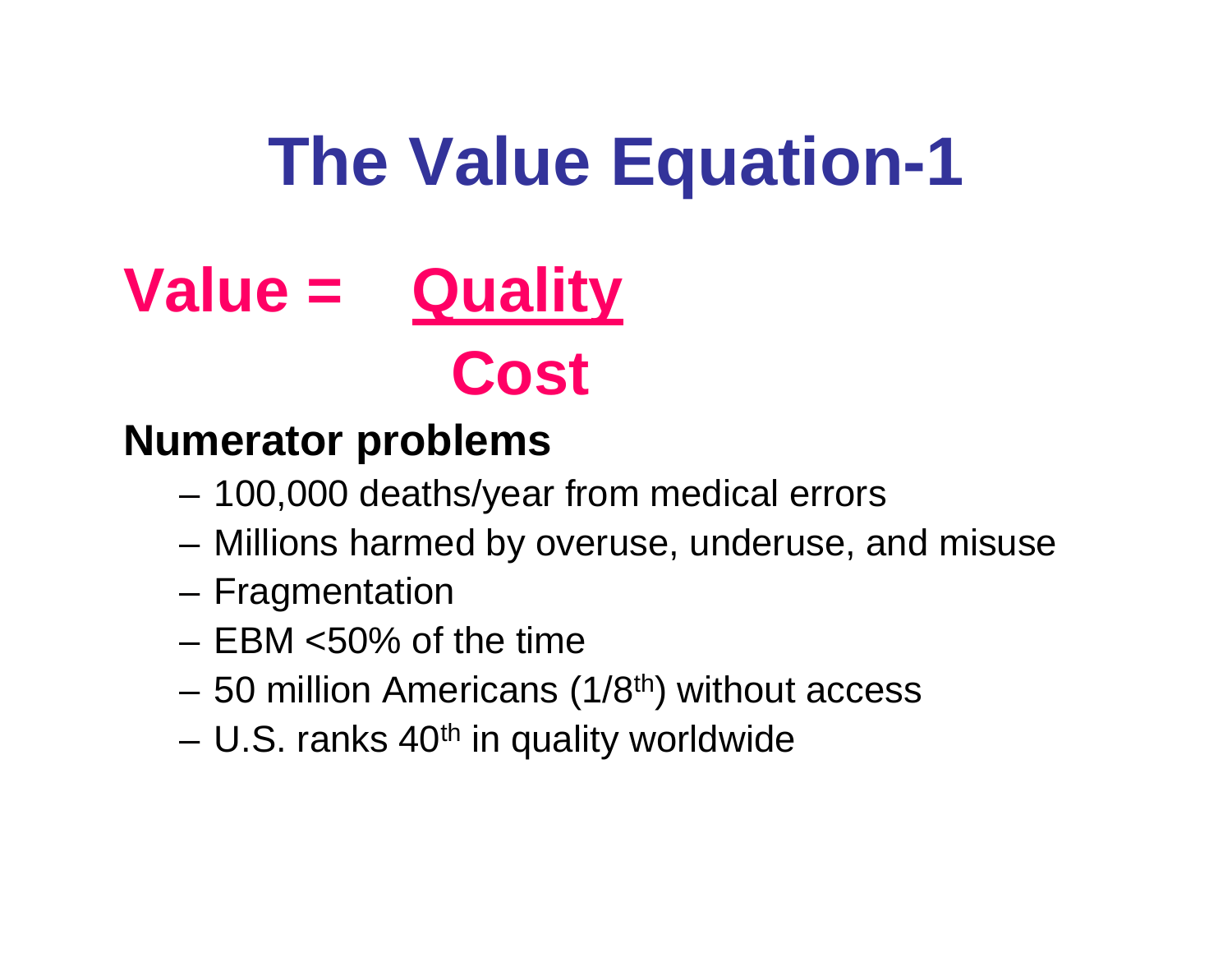### **The Value Equation- 2**

### **Value = quality cost**

#### **Denominator problems**

- Insurance premiums increased by 131% in the last 10 years.
- U.S. spending 18% GDP, >\$7,000 per capita/yr
- Nearing 50% of total State spending
- Despite high spending, 15% of our population has no insurance, and 50% are underinsured in any given year.
- Lack of health coverage contributes to at least 45,000 preventable deaths/year.
- Health care spending is the primary threat to the American economy and way of life.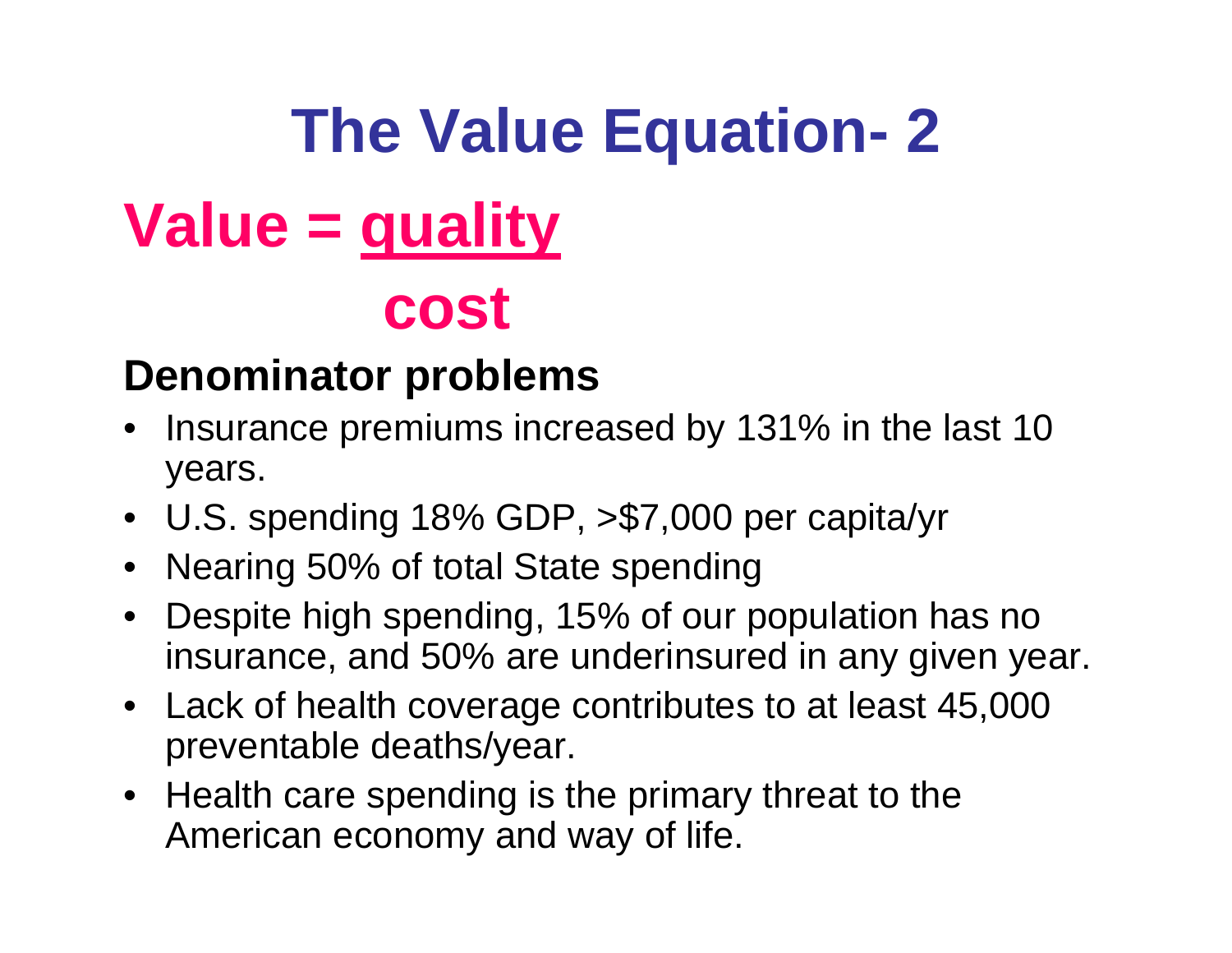#### **Cost: International Spending on Health, 1980–2007**



Source: OECD Health Data 2009 (June 2009).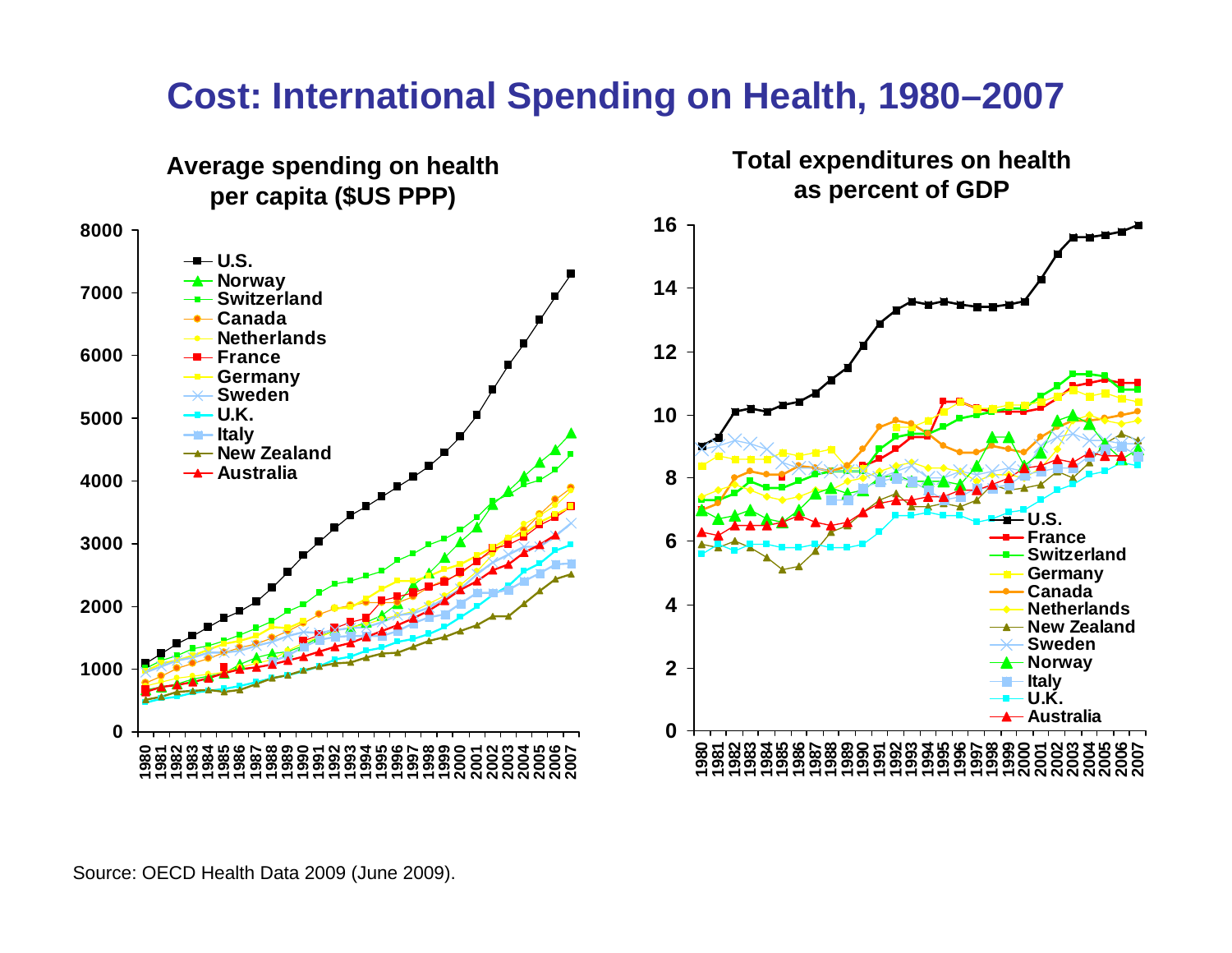#### **Cost: Pharmaceutical Spending per Capita, 2007 Dollars**



\* 2006Source: OECD Health Data 2009 (June 2009).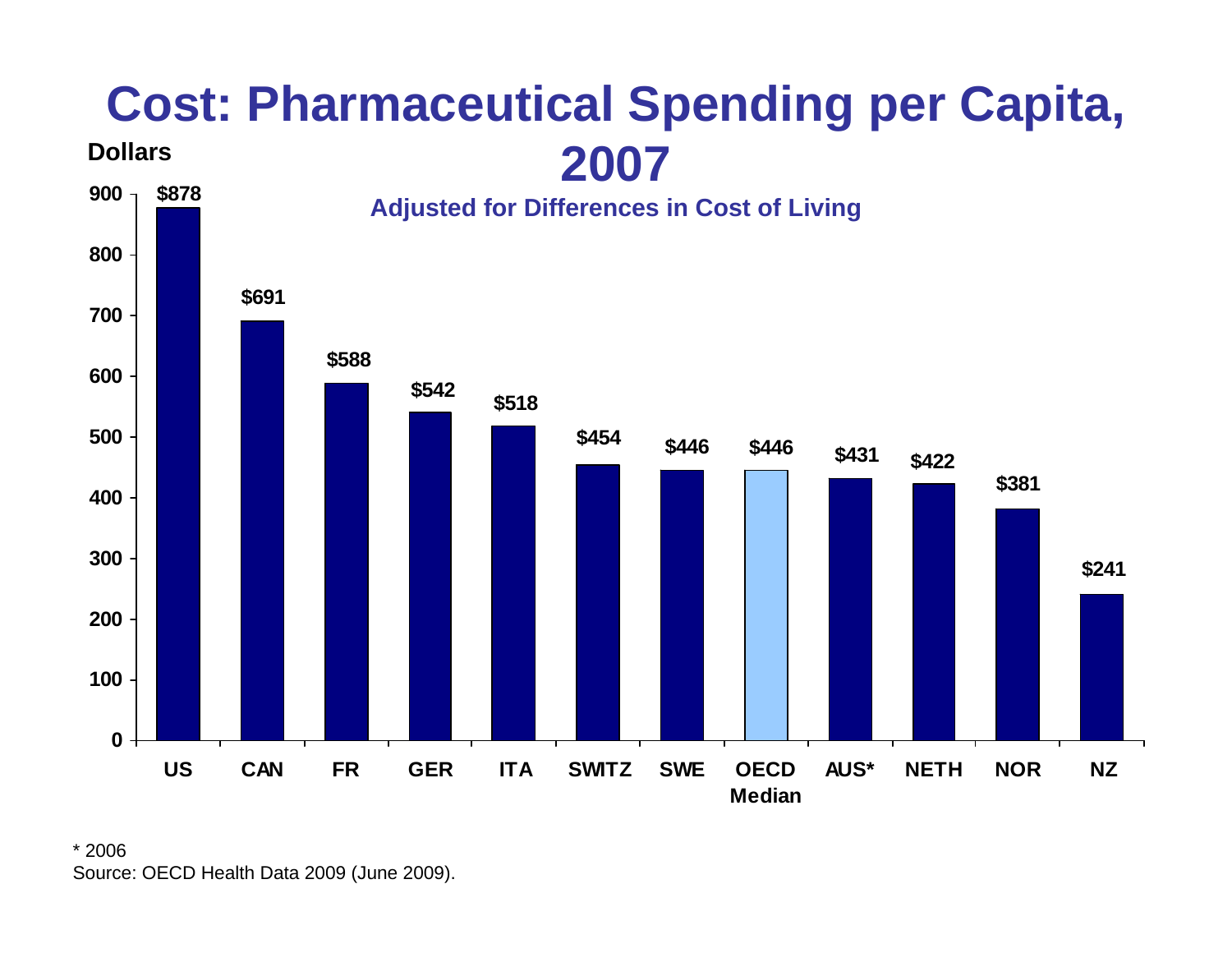#### **Cost and Capacity: MRI Machines per Million Population, 2007**



\*\* 2005Source: OECD Health Data 2009 (June 2009).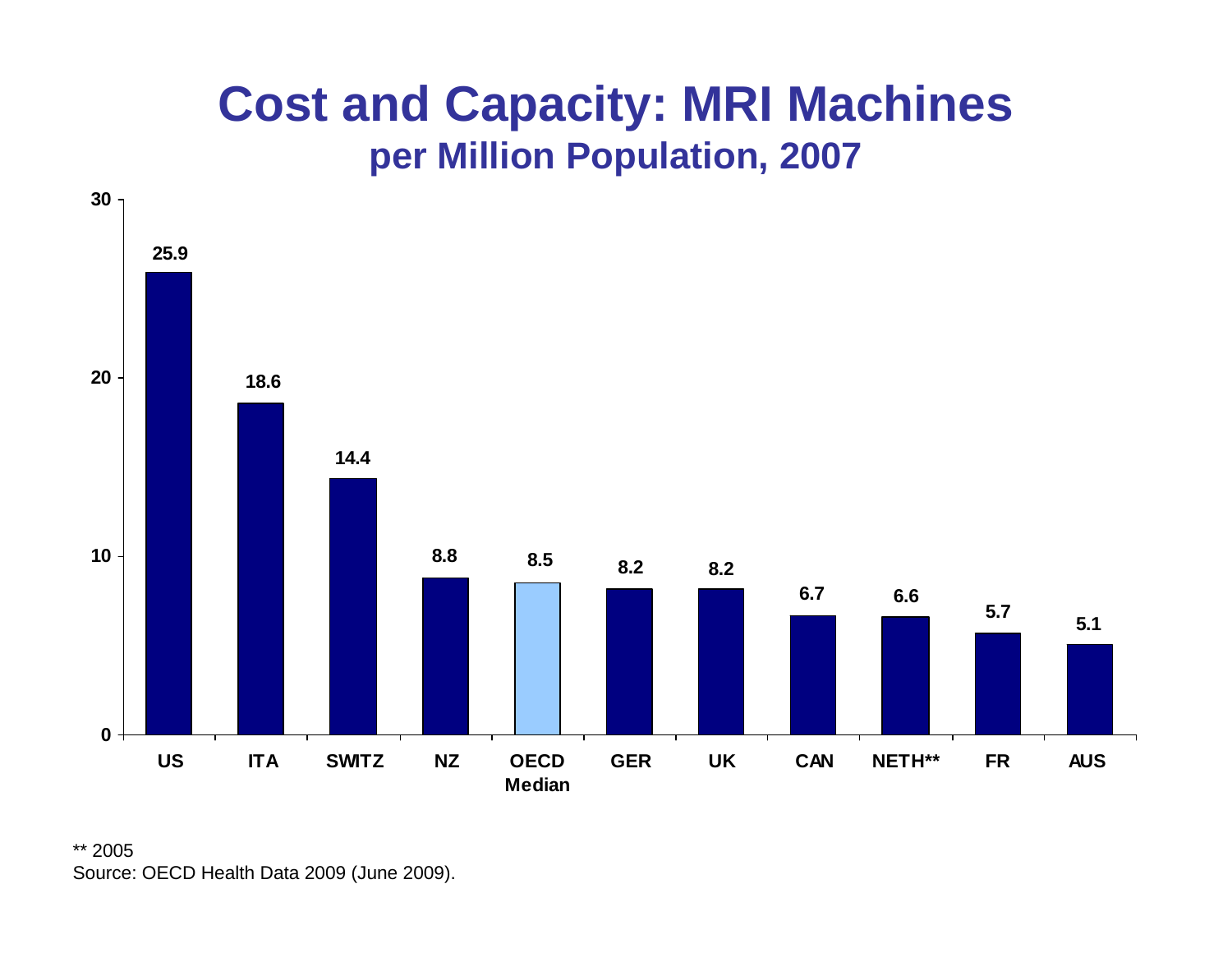#### **Cost: Knee and Hip Prostheses, 2004**

#### **GDP Adjusted, US \$**



Source: McKinsey & Company, Accounting for the Cost of Health Care in the United States, 2007.

**Dollars**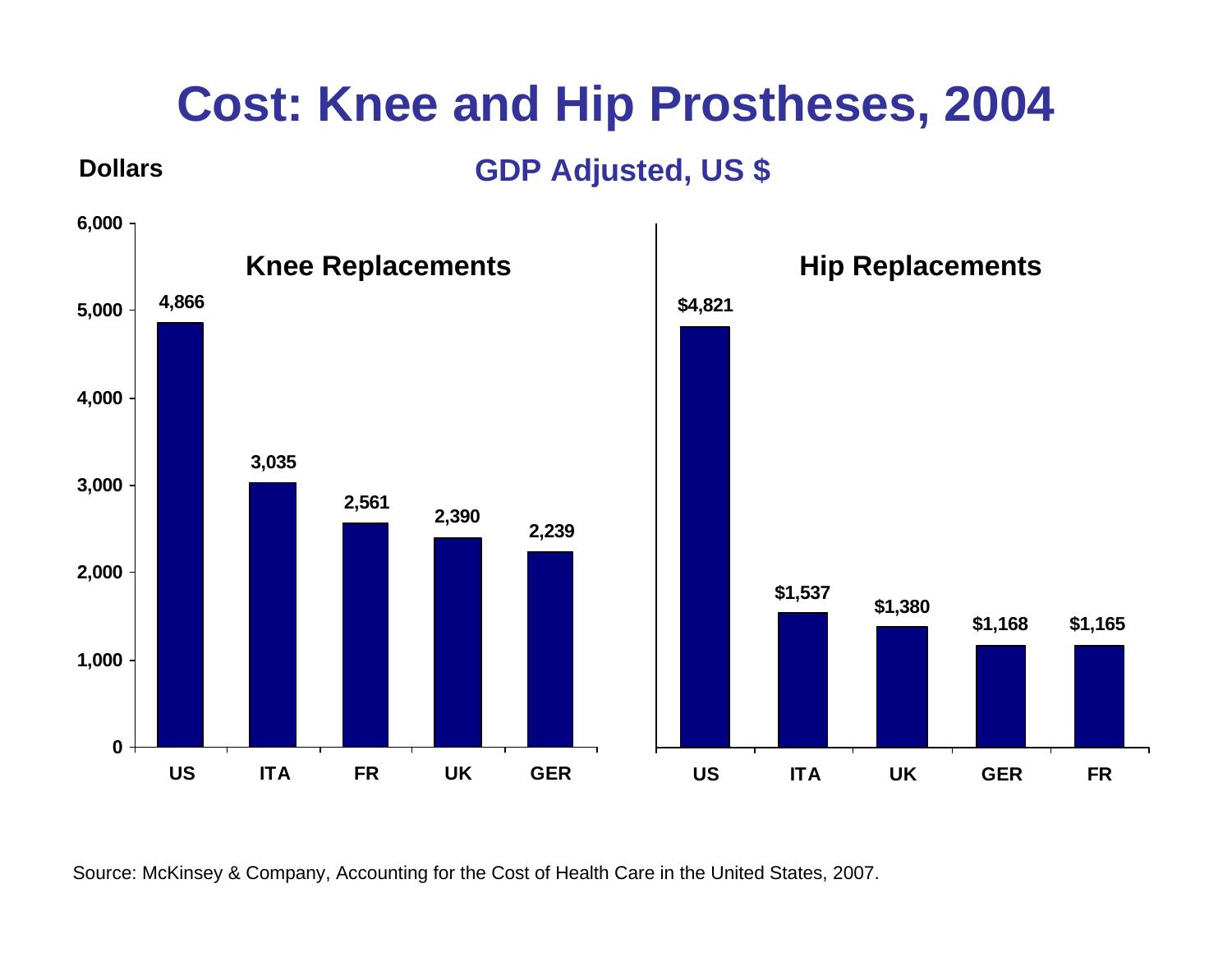#### Cost: Total Health Care **Spending on Health Insurance and Administration** per Capita, 2006



#### (Percent of total health expenditure) \*2005

Note: Total health care spending on health insurance administration includes insurer costs only. Data: Organization for Economic Cooperation + Development- Health Data 2008 (June 2008).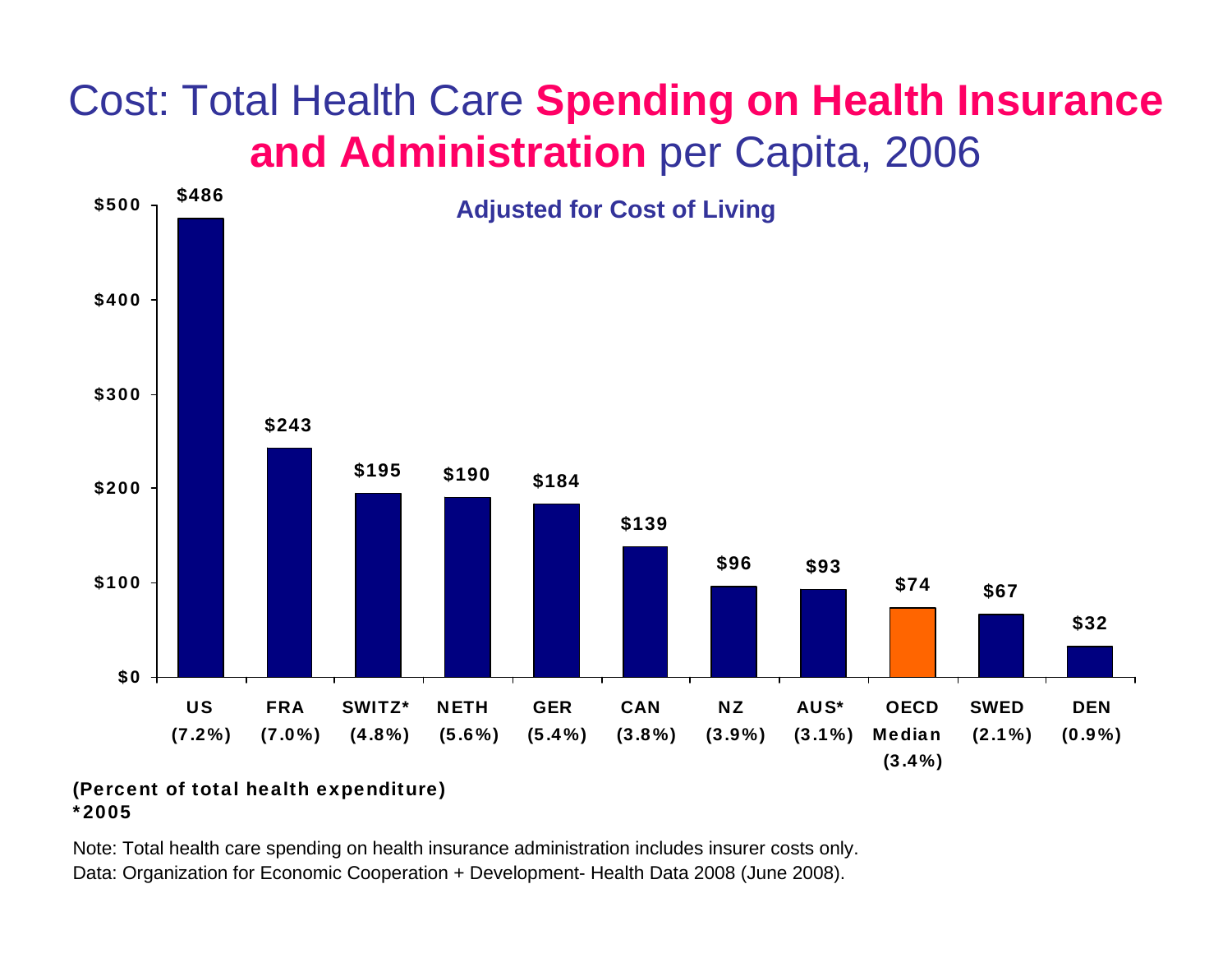# **What is this money buying us?**

Organization for Economic Development and Cooperation

### Among OECD member nations, the United States has the:

- Lowest life expectancy at birth.
- Highest mortality amenable to health care.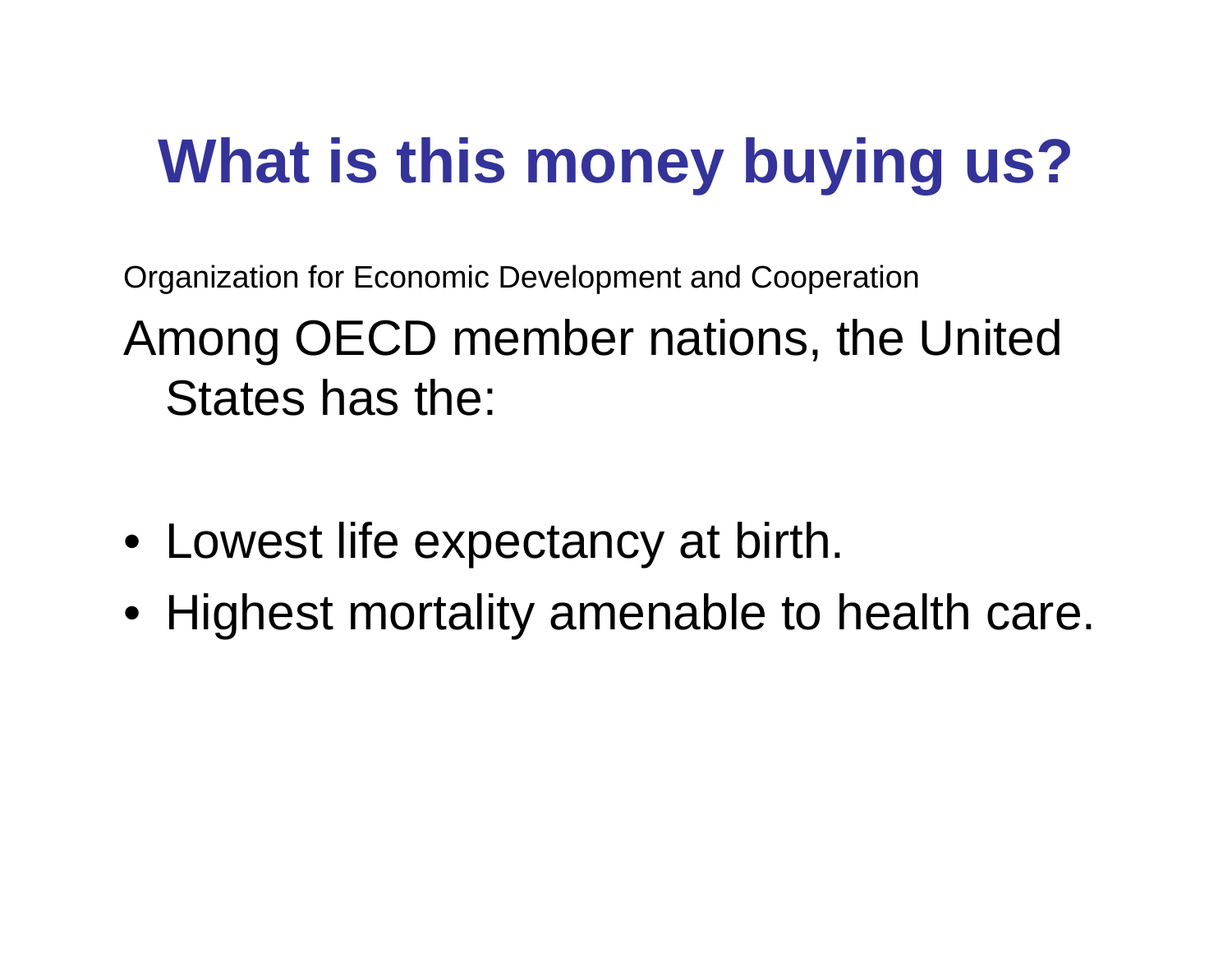#### **Life Expectancy at Birth, 2007**



\*\* 2005

Source: OECD Health Data 2009 (June 2009).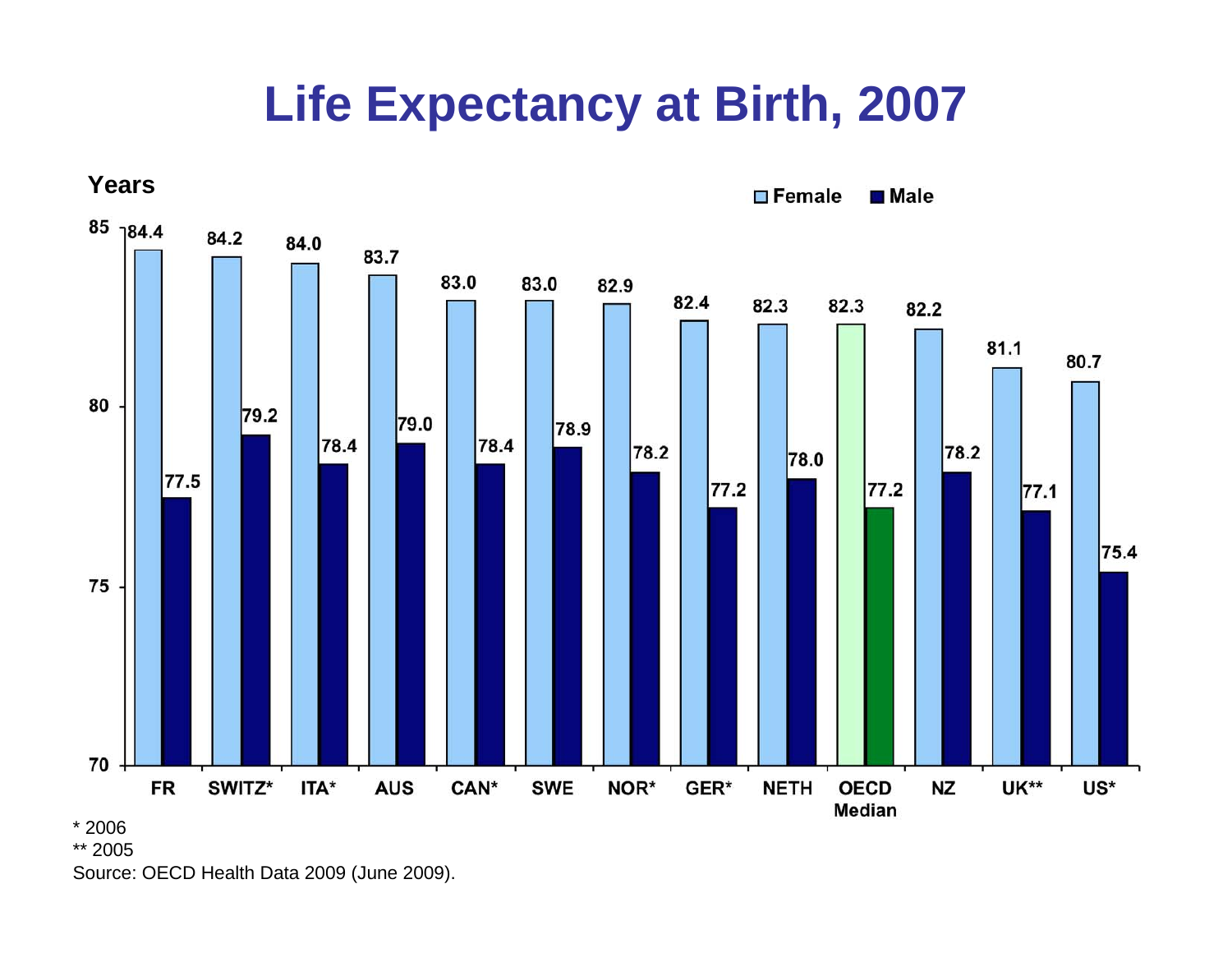#### **High Spending: Poor Outcomes Preventable Mortality**



\* Countries' age-standardized death rates before age 75; including ischemic heart disease, diabetes, stroke, and bacterial infections.

Data: E. Nolte and C.M. McKee, "Measuring the Health of Nations: Updating an Earlier Analysis," *Health Affairs* Jan.- Feb. 2008, 27(1):58-71 analysis of World Health Organization mortality files. Source: Commonwealth Fund National Scorecard on U.S. Health System Performance, 2008.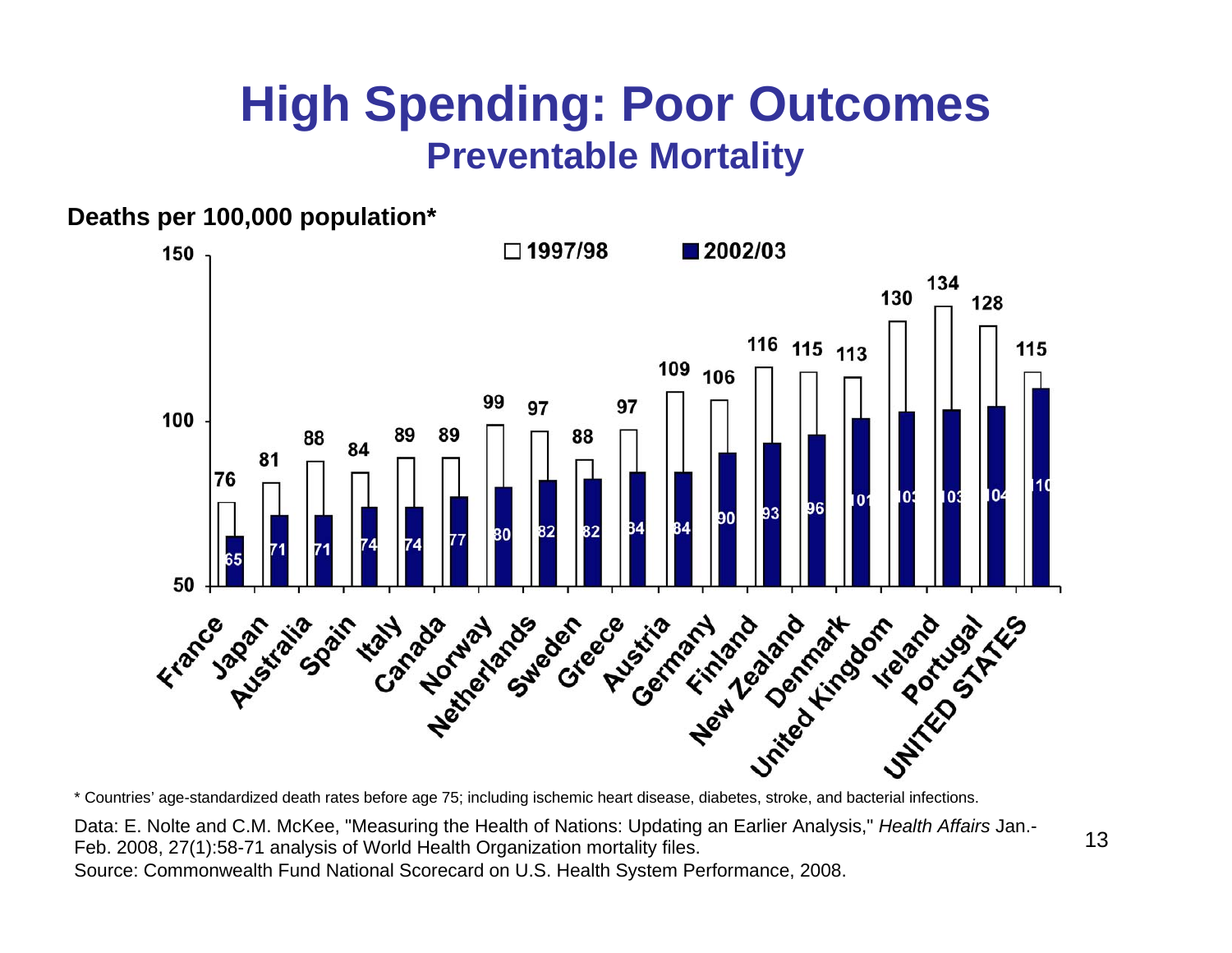## **U.S. Health Care Policy's "Original Sin"**

*"Providers and patients still largely determine what care is needed without a budgetary framework to consider both benefit and costs. This is the original sin of health policy and no reform can be adequate without addressing it."* Steurle and Bovbjerg Health Affairs 2008;27:633-44.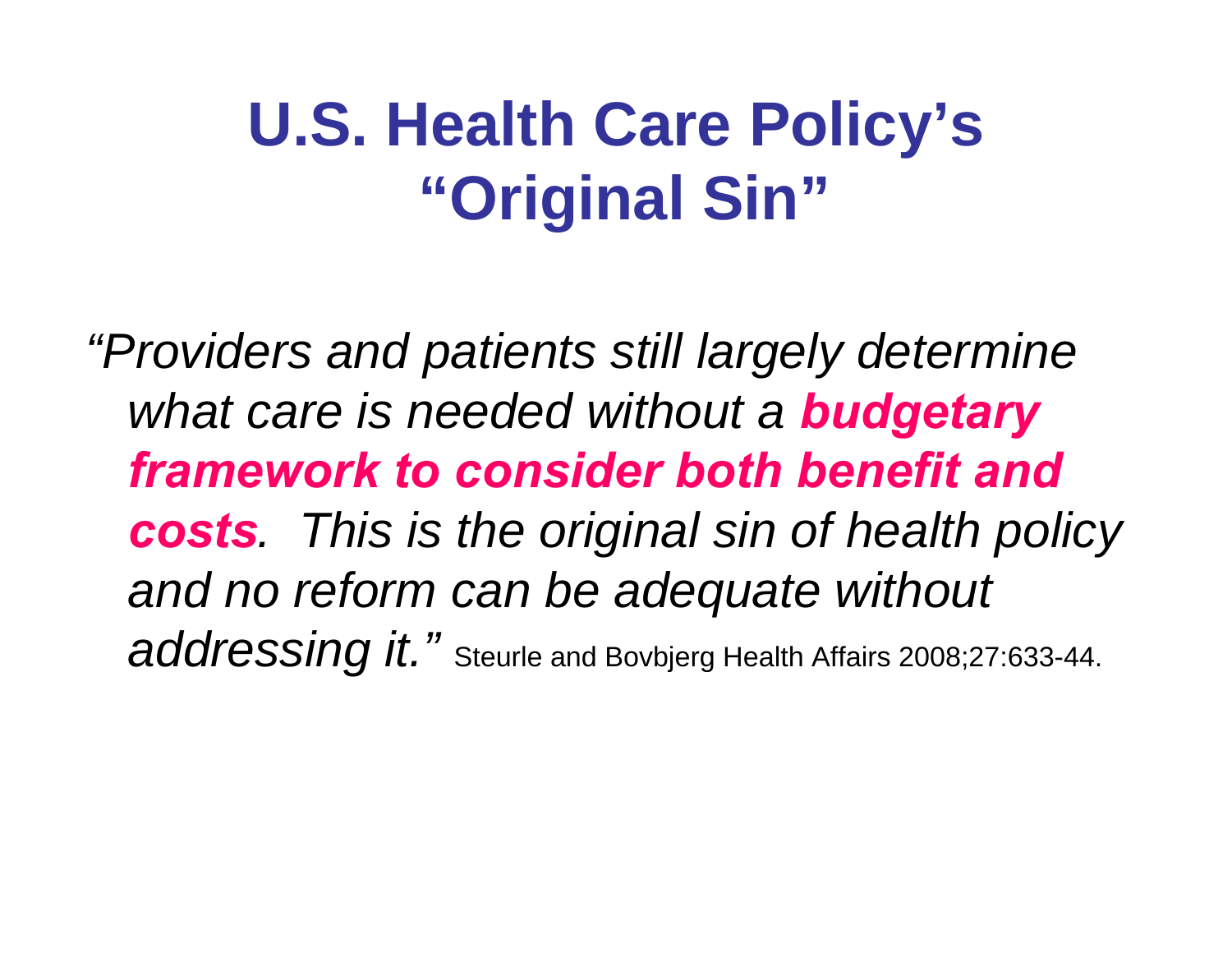# **What can be done?**

- **Two options to "bend the cost curve."**
	- 1. **Stop paying** for things that add little or no quality– i.e. don't help patients at all or enough
		- -Determine best yield per dollar via Comparative Effectiveness Research
	- 2. **Capitation** or versions thereof- i.e. set a limit on what we will spend.
		- -Accountable care, bundled payments, medical homes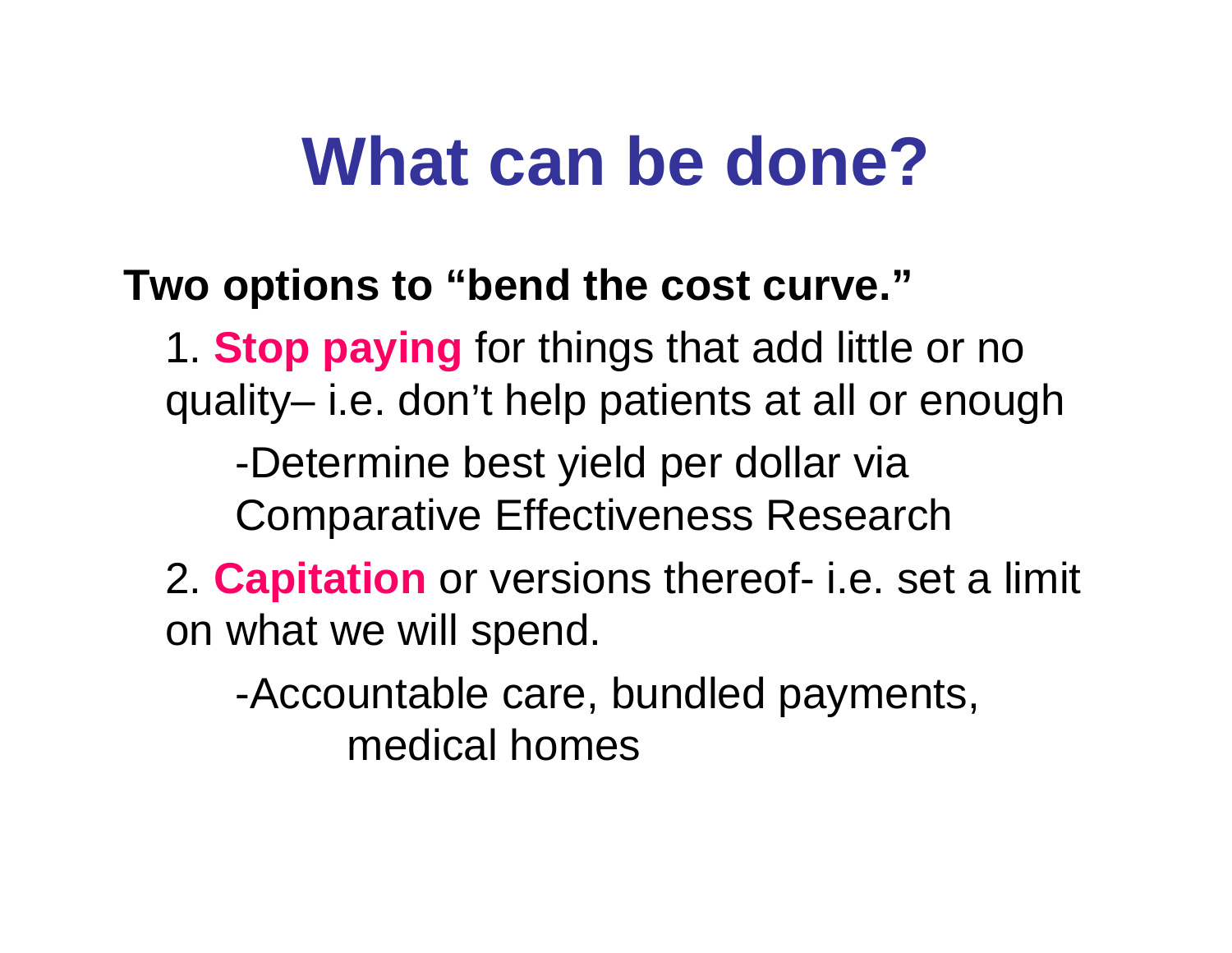### **Option 1: Paying for Value via Comparative Effectiveness Research**

- Requires scientific comparison and willingness to implement the findings
- Means someone loses money
- Political football, labelled "rationing" and "death panels."
- Death panel caricatures have made this topic politically untouchable.
- *"American political discourse is not yet mature enough to support realistic discussion about difficult subjects."*

Wachter RM. JHM 2010;5:197-199.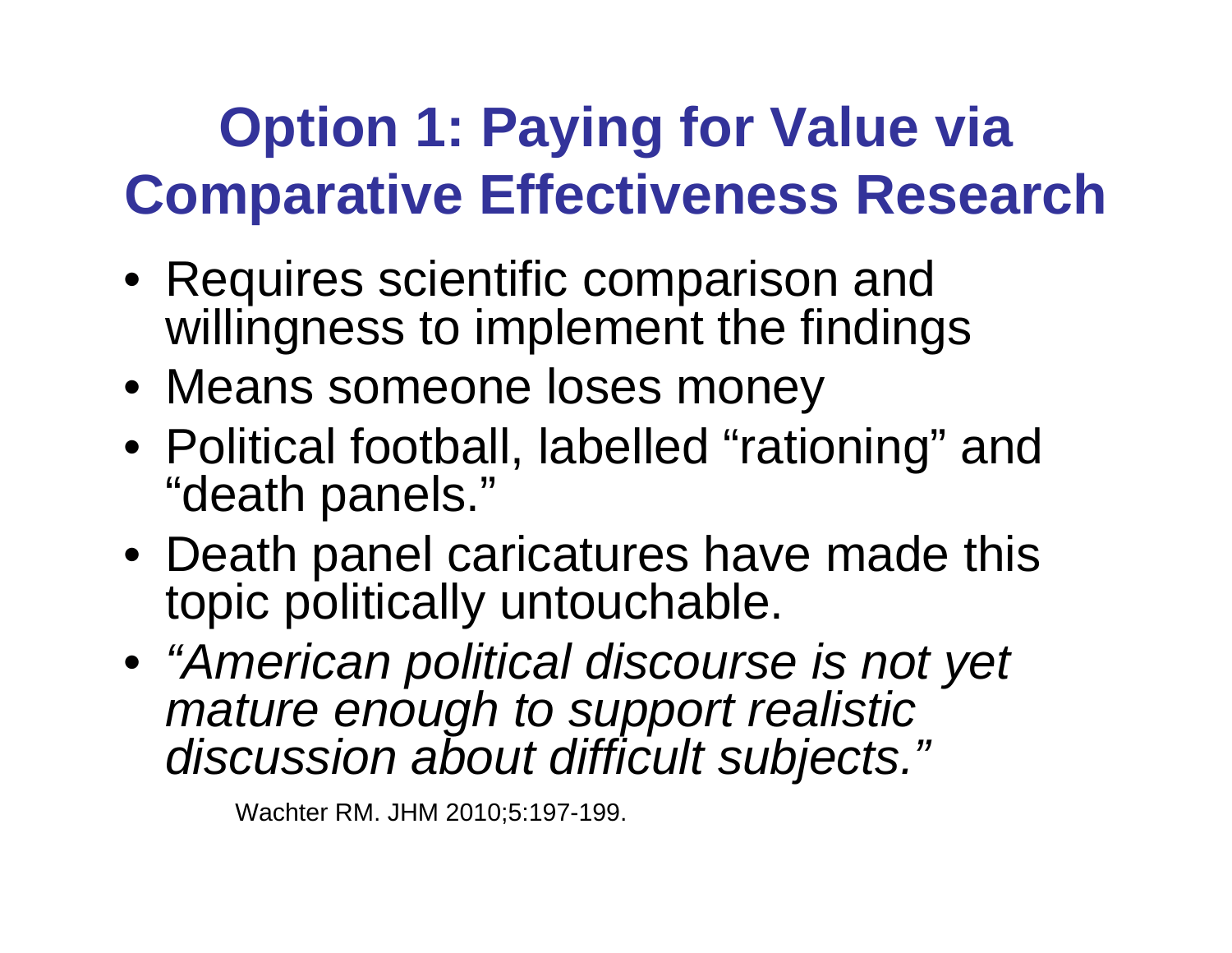# **Option 2: Setting Limits**

Putting our health care system on a budget:

- -HMOs in 1990's reduced spending
- -Modern "integrated systems" such as VA, Kaiser, Geisinger, Mayo, Cleveland Clinics also get more quality per health care dollar

-Characteristics of success: large delivery system, advanced IT, strong primary care infrastructure, and tight integration between physicians and the organizations.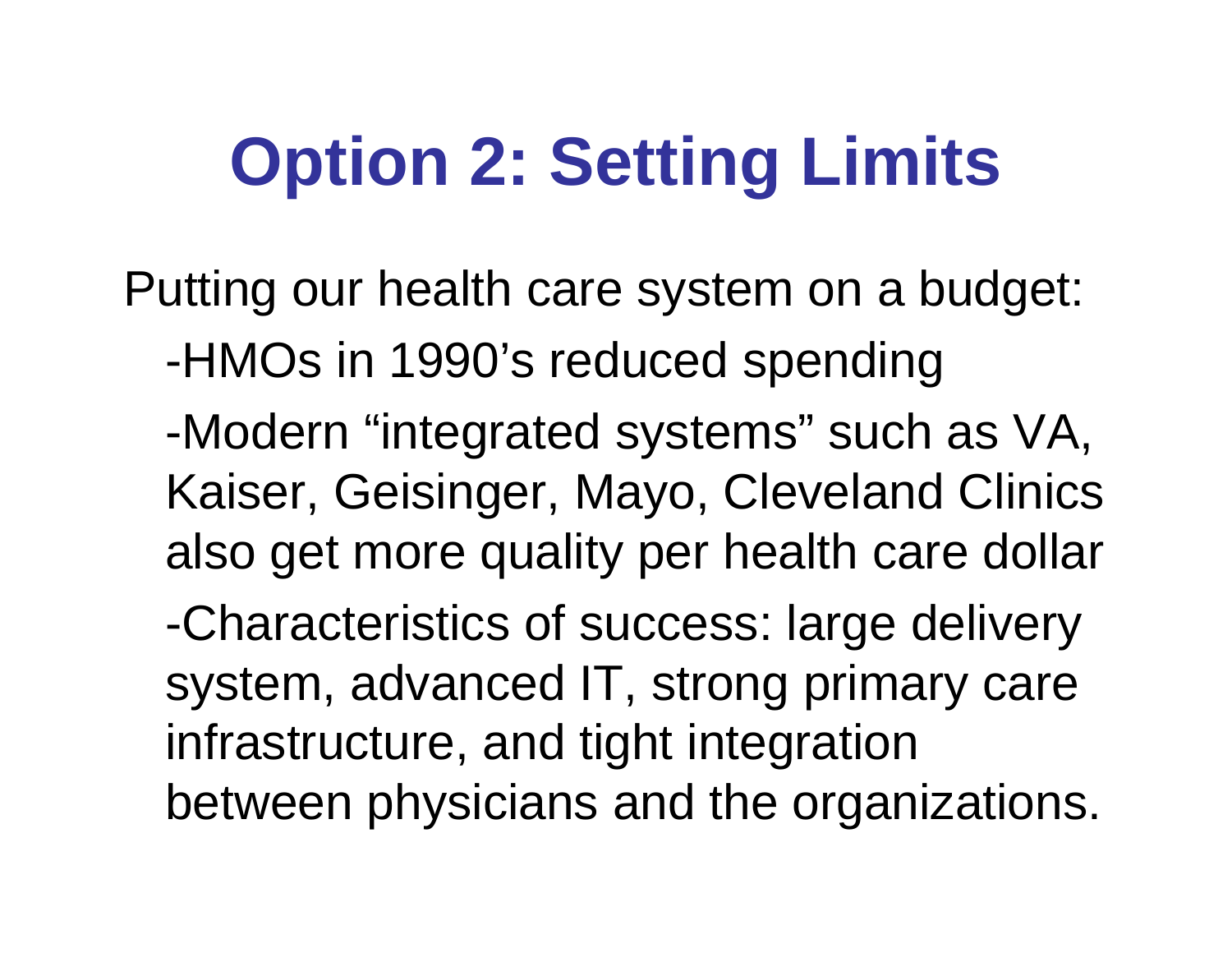

"Because of your age, I'm going to recommend doing nothing."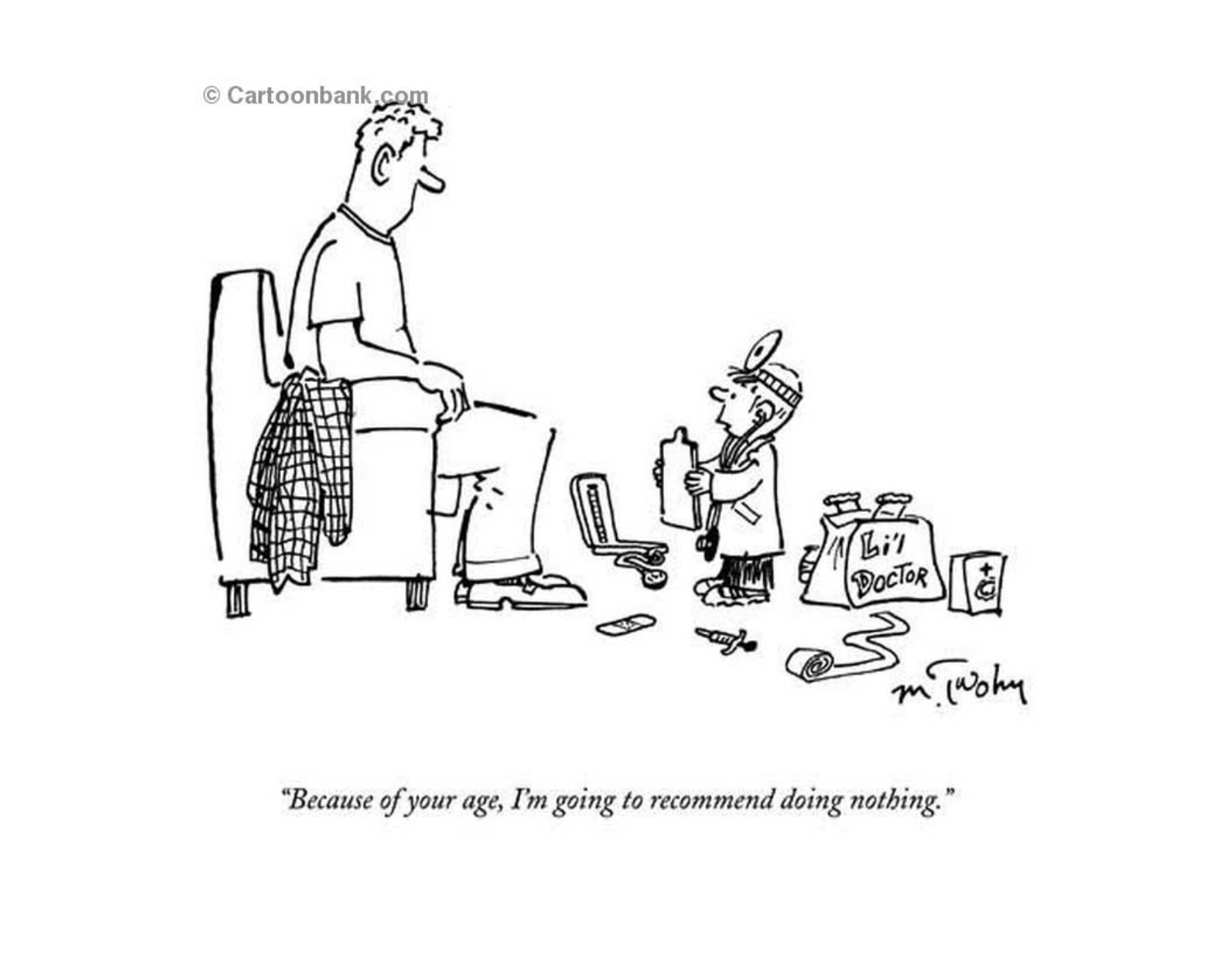#### **Vocabulary List with thanks to Bob Wachter**

- Value Based Purchasing (VBP), see also payfor-performance (P4P)
- "Bending the cost curve"
- Comparative effectiveness research (CER), see also NICE (Nat'l Institute for Health and Clinical Excellence)
- Dartmouth Atlas, see also McAllen, Texas
- Death panels, see also rationing, socialism
- Bundled payments, see also capitation
- Medical homes, see also capitation
- Accountable care organizations, see also HMOs, capitation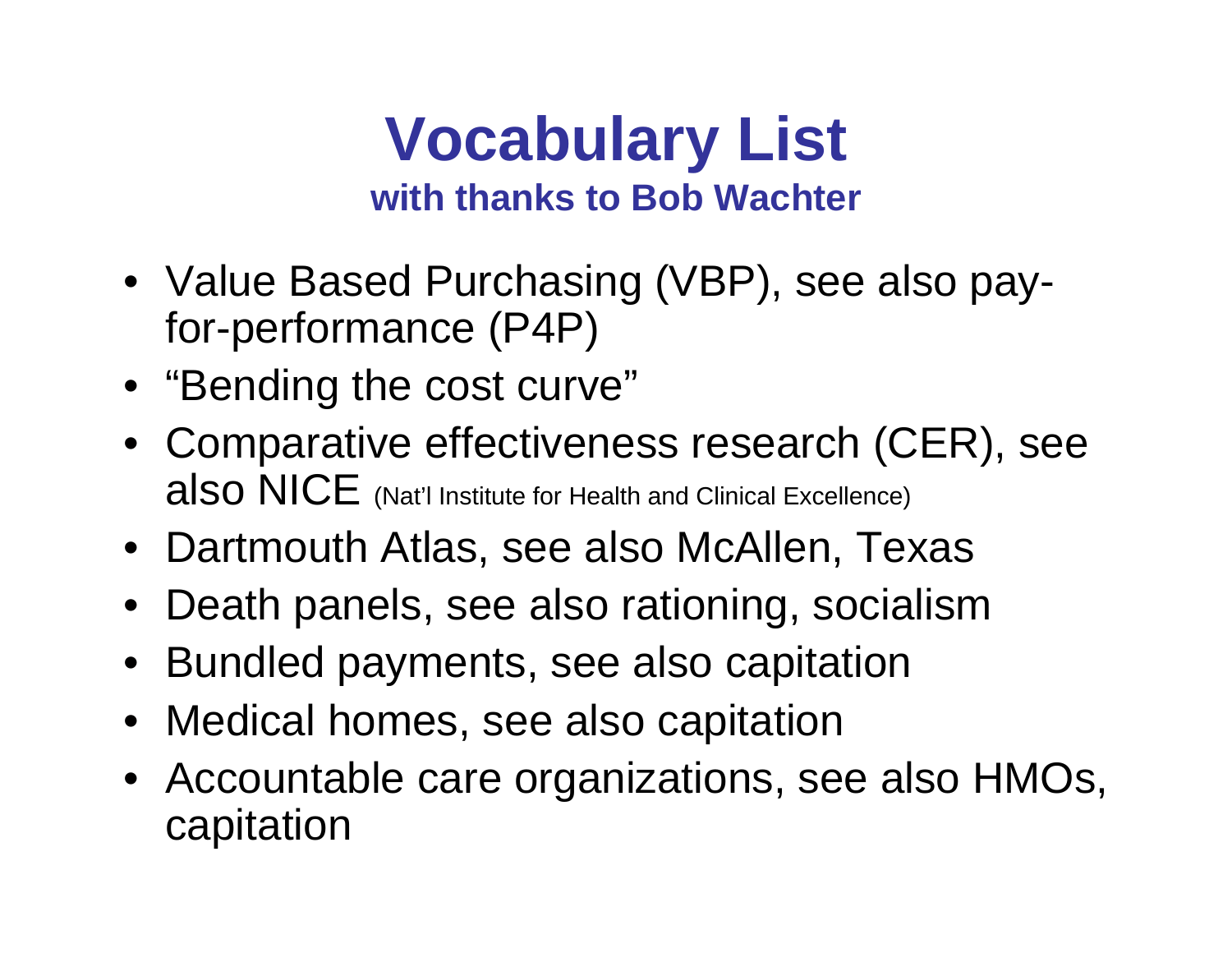# **ACA Experimentation and the Value Equation**

Accountable Care Act tests expansion of new delivery and payment models. All aim to improve the value equation by setting limits on spending.

- 1. Patient Centered Medical Homes (aka Health Homes, Advanced Primary Care)
- 2. Bundled payment for an episode of care
- 3. Accountable Care Organizations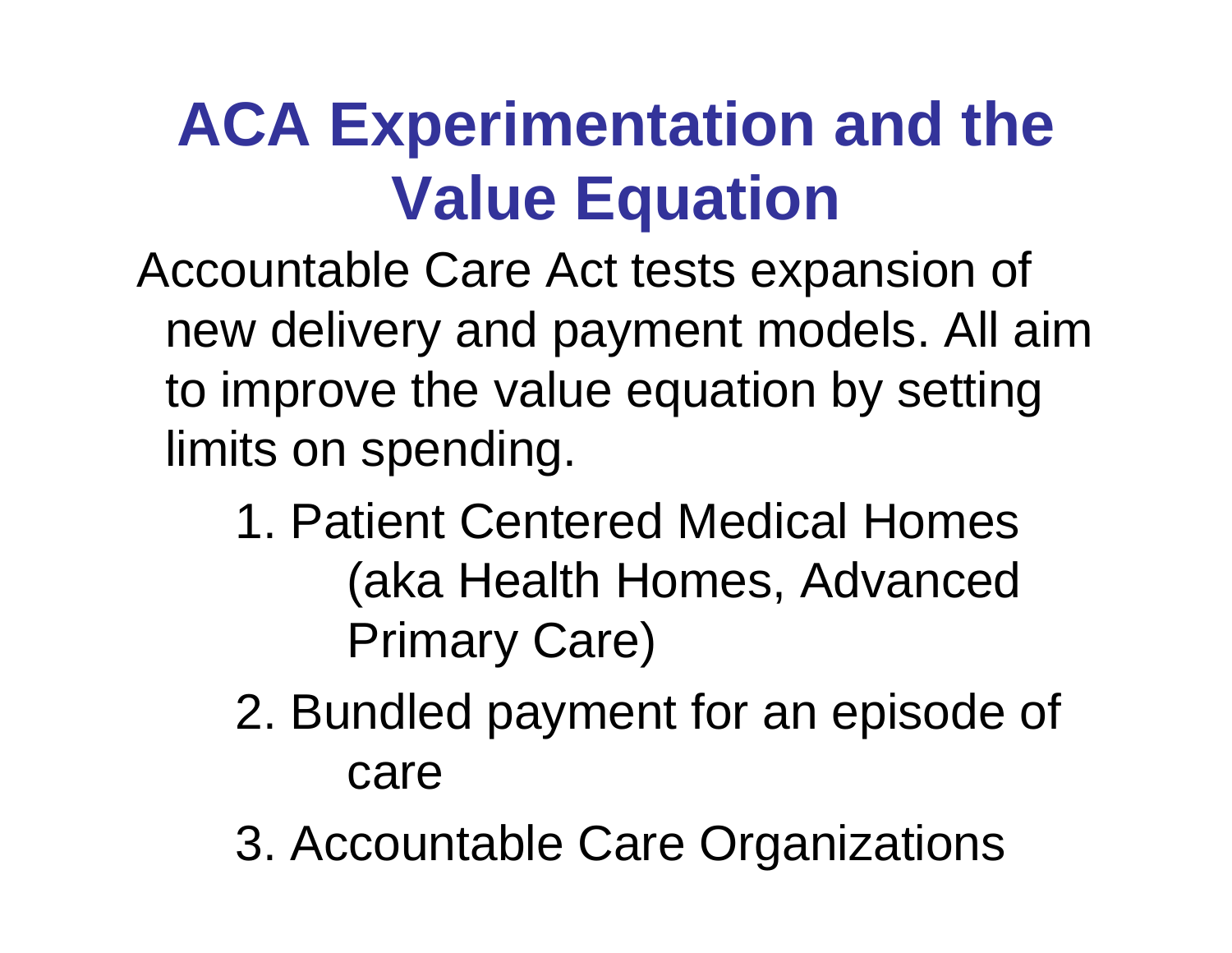## **ACA Experimentation and the Value Equation-2**

- The ACA also tries to improve the value equation by improving quality:
	- By investing in comparative effectiveness research so we get the most out of a dollar spent;
	- By markedly increasing attention to the assessment of, and reward for, quality of care via Value Based Purchasing/Pay for **Performance**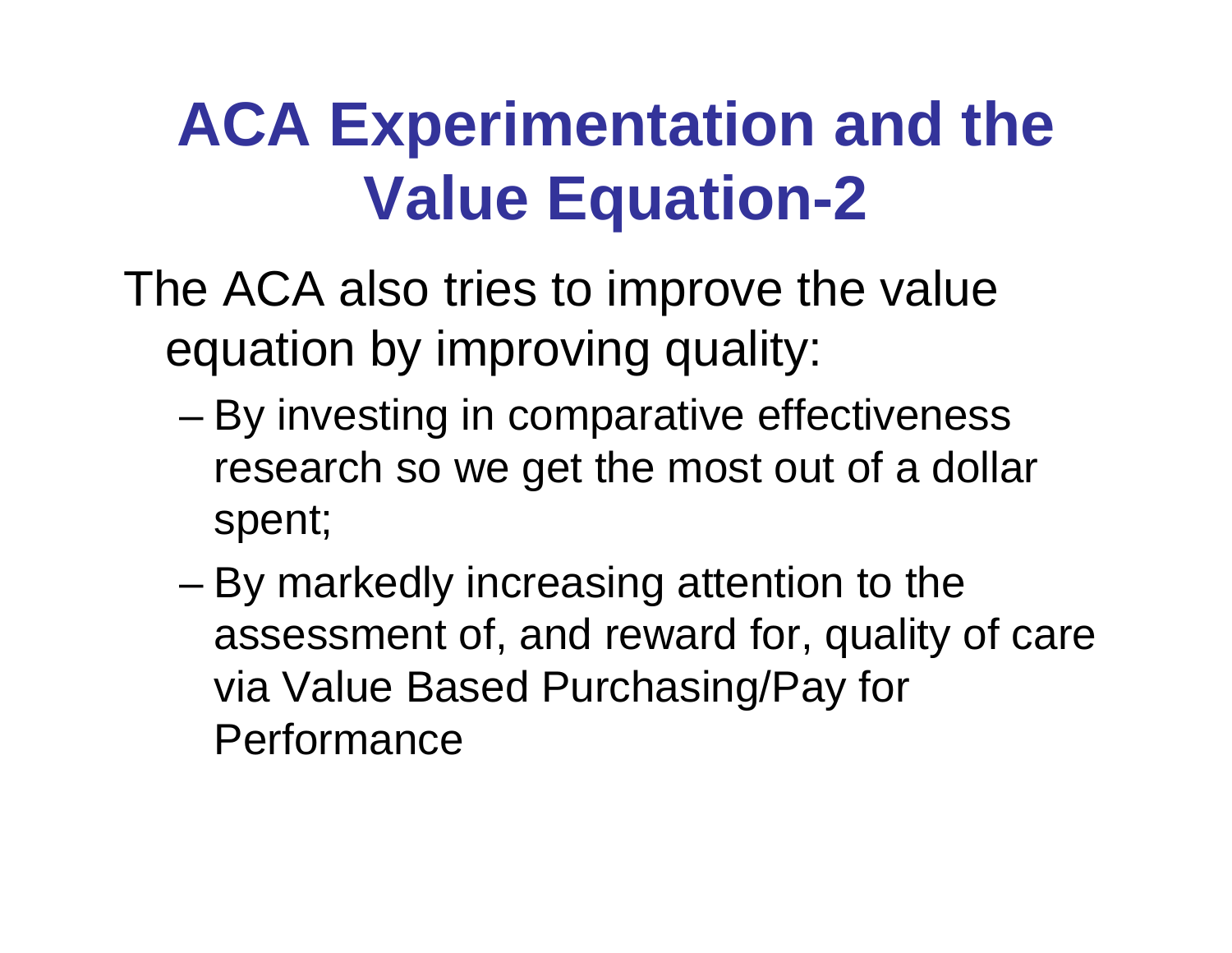#### **New Models Relevance to Palliative Care and Hospice**

#### **Accountable Care Organizations:** ACOs are

groups of providers receiving set fees to deliver *coordinated quality* care to a select group of patients (not a demo).

Sec. 3022 of the ACA (Medicare Shared Savings Program) allows providers organized as ACOs that voluntarily meet quality thresholds to *share in the cost savings* they achieve for the Medicare program.

To qualify as an ACO, organizations must agree to be *fully accountable for the overall care of their Medicare beneficiaries*, have adequate participation of primary care and specialist physicians, define processes to promote evidence-based medicine, report on quality and costs, and coordinate care.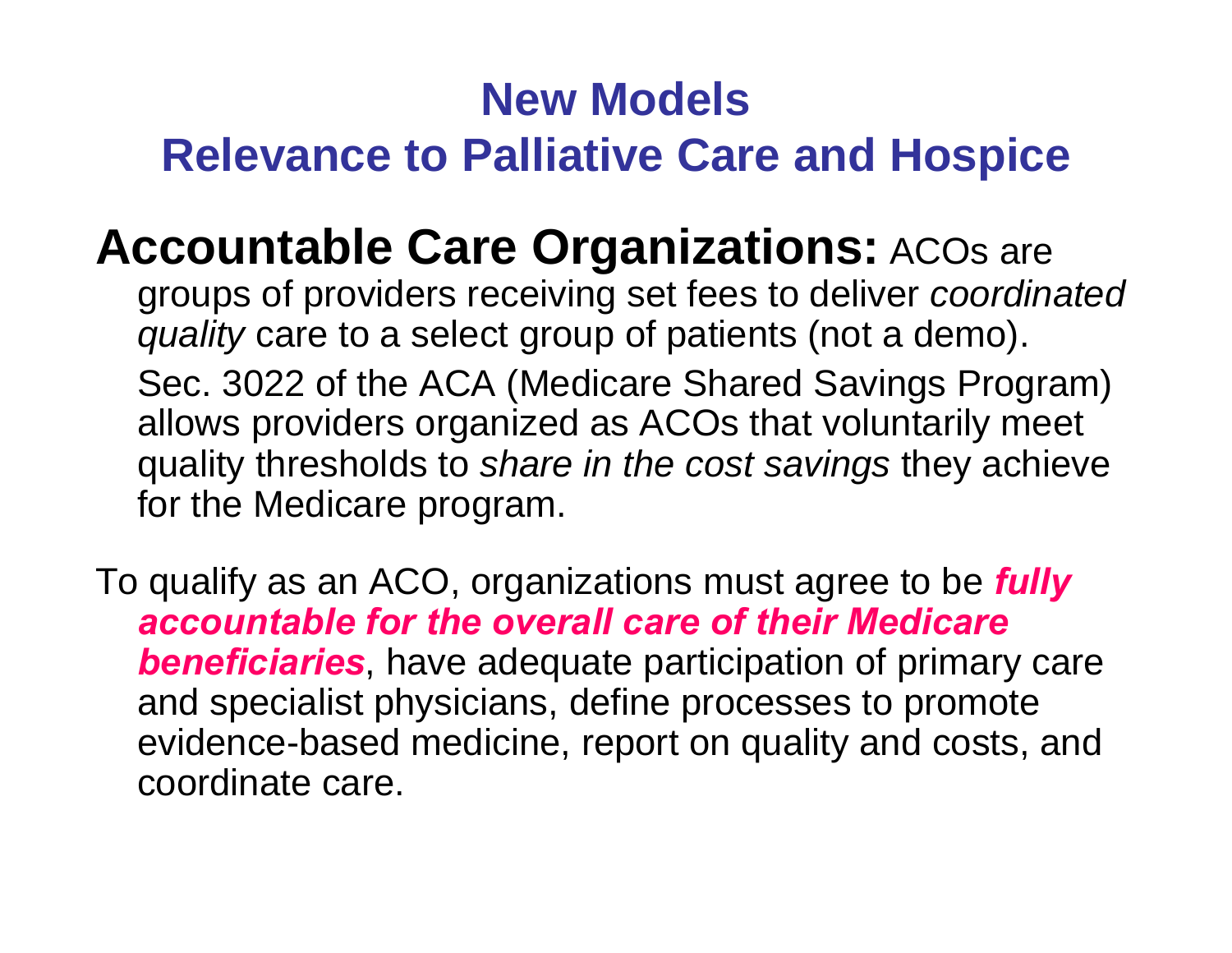#### **New Models:**

**Relevance to Palliative Care and Hospice**

### **Bundled Payments**

Provisions for both Medicare and Medicaid beneficiaries establish pilots to develop and evaluate paying a *single bundled payment for all services* -acute inpatient hospital, physician, outpatient, and post-acute care- for an episode of care that begins three days prior to a hospitalization and spans 30 days following discharge. If the pilot program achieves stated goals of improving or not reducing quality and reducing spending, a plan is to be developed for its expansion.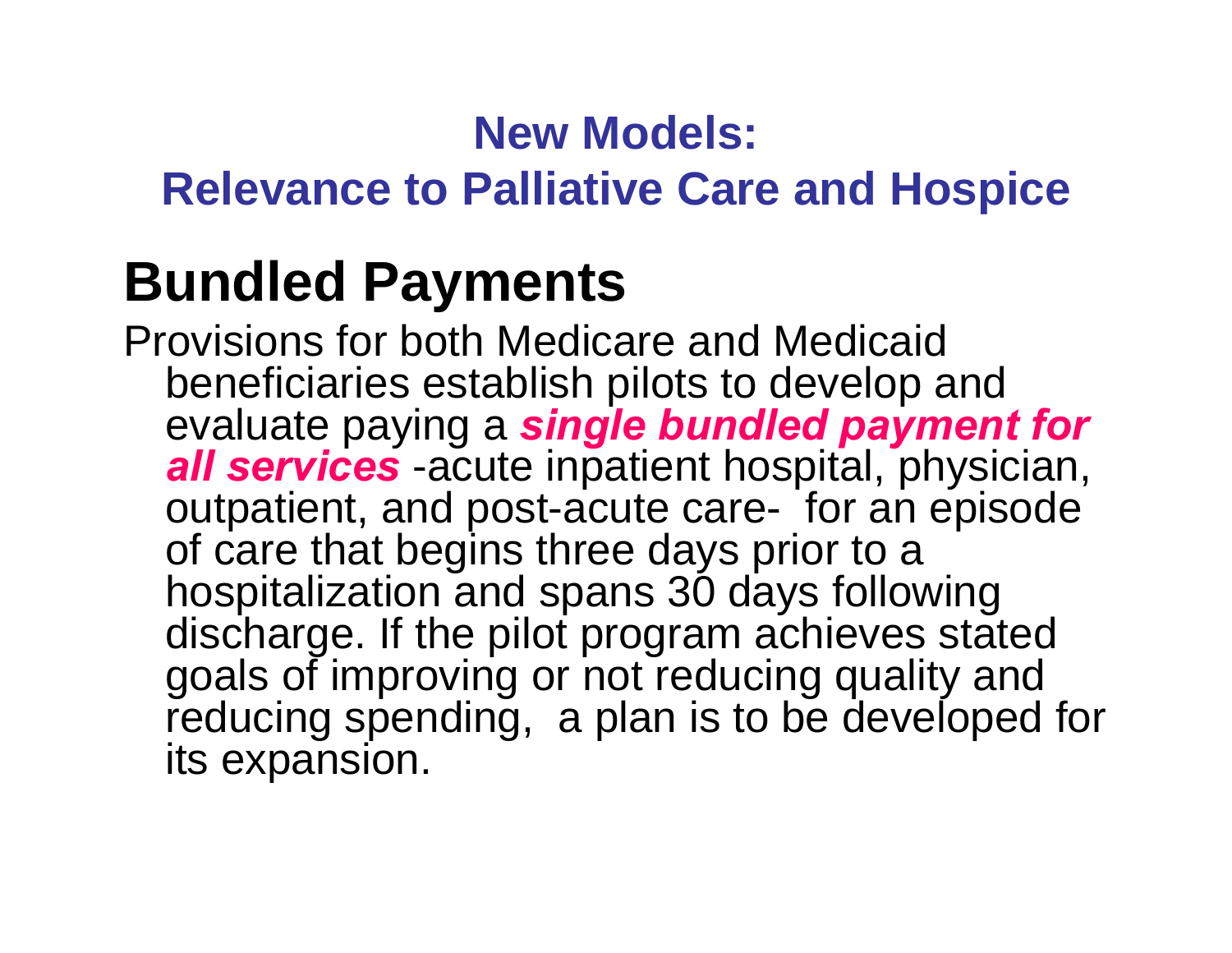#### **New Models: Relevance to Palliative Care and Hospice**

**Medical Homes:** defined as "an approach to providing comprehensive primary care that facilitates partnerships between individual patients and their personal providers and when appropriate, the patient's family."

The CMS Medicare demonstration provides a *care management fee to physician practices serving "high need" patients*, who must use health assessment, integrated care plans, tracking of tests and providers, review of all medications, and tracking of referrals (Tier 1), and should develop an EHR, coordinate care across settings, and employ performance metrics and reporting (Tier 2).

Per member per month payment.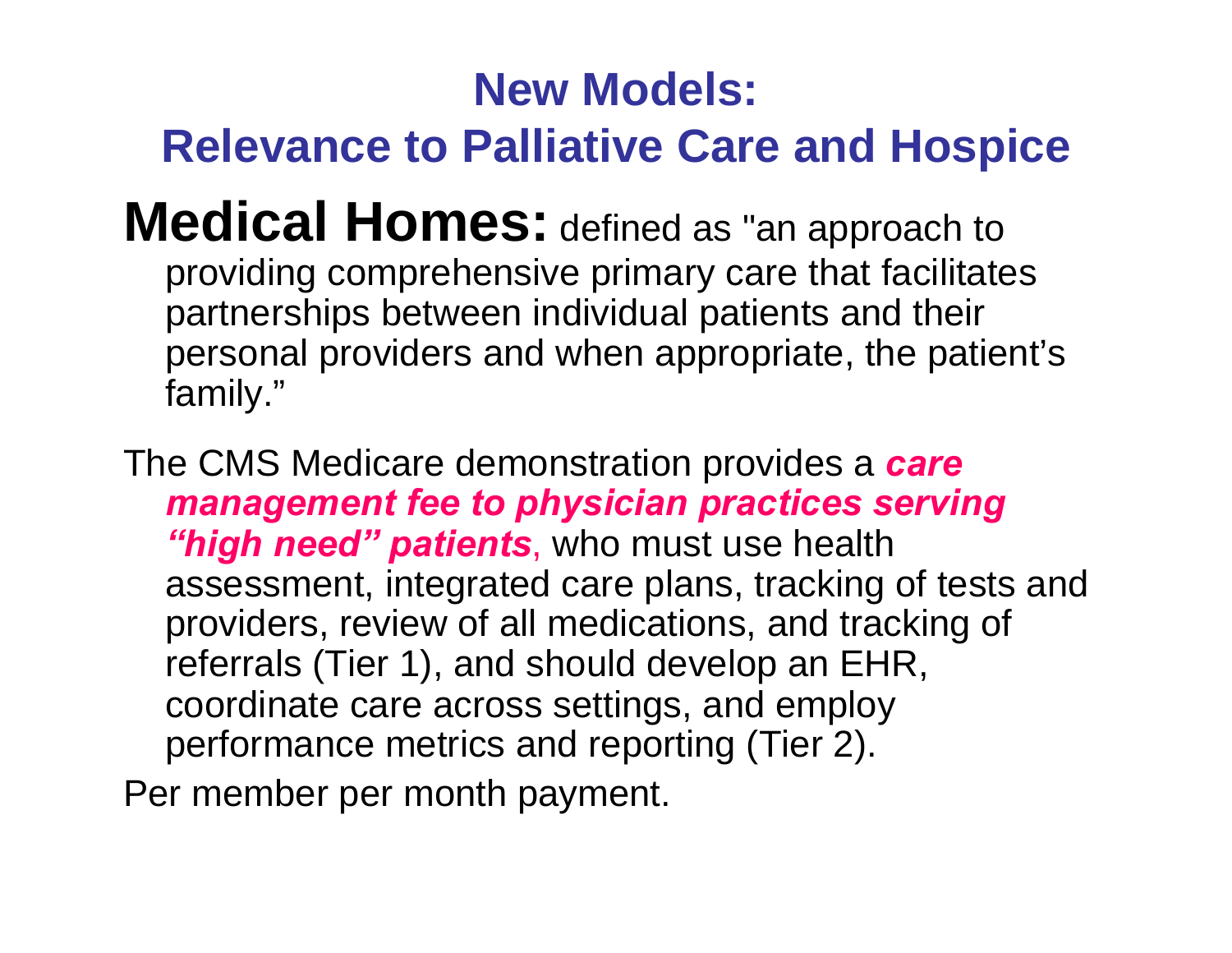© Cartoonbank.com



"It was good of you to come, Doctor."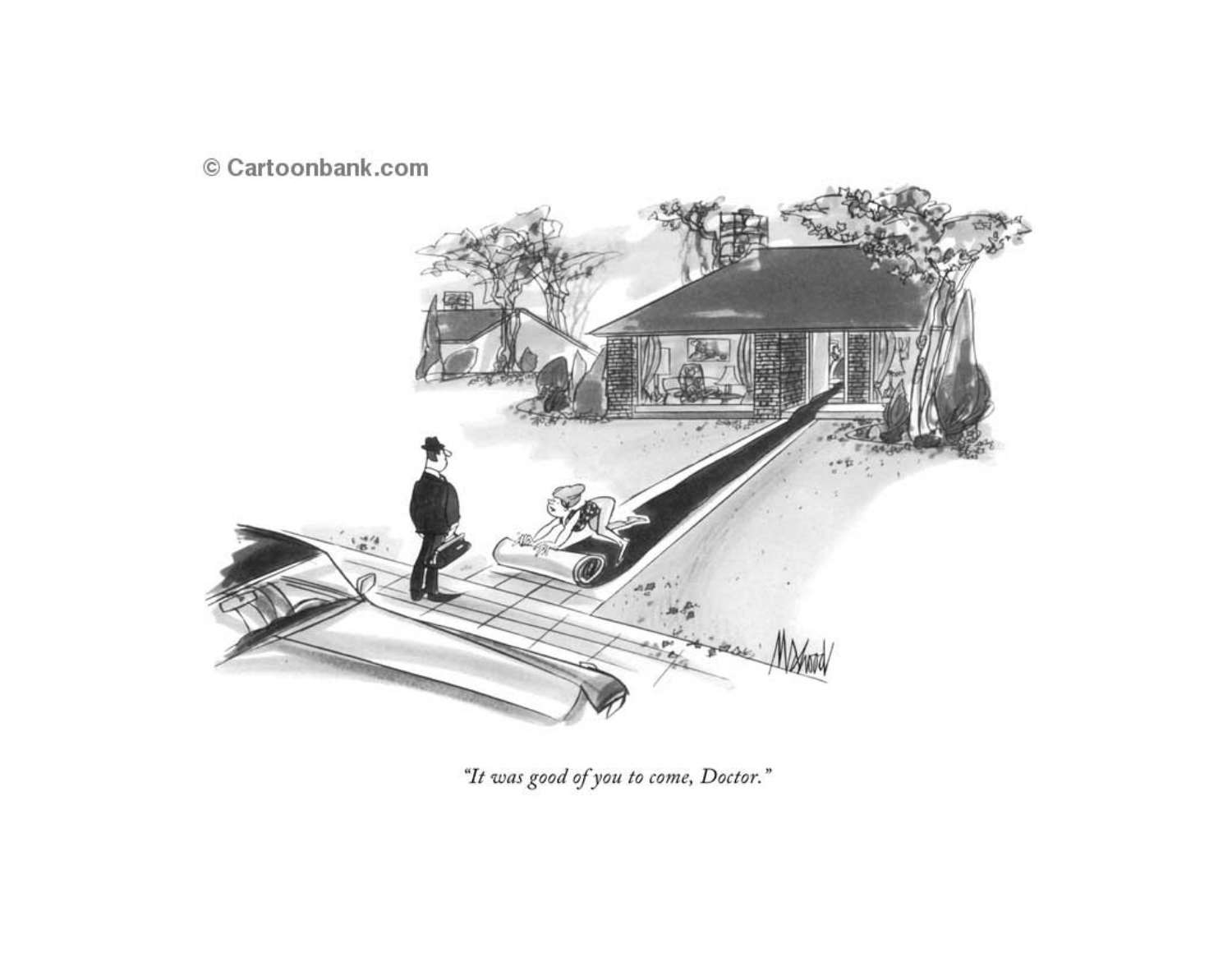#### **New Models**

**Relevance to Palliative Care and Hospice**

# **Independence at Home (Demo)**

- Testing the provision of MD and NP-directed homebased primary care and care coordination across all treatment settings.
- Eligible beneficiaries: 2 or more chronic conditions, a nonelective hospital admission in last year, prior rehabilitation, and 2 or more functional dependencies.
- **Shared savings.**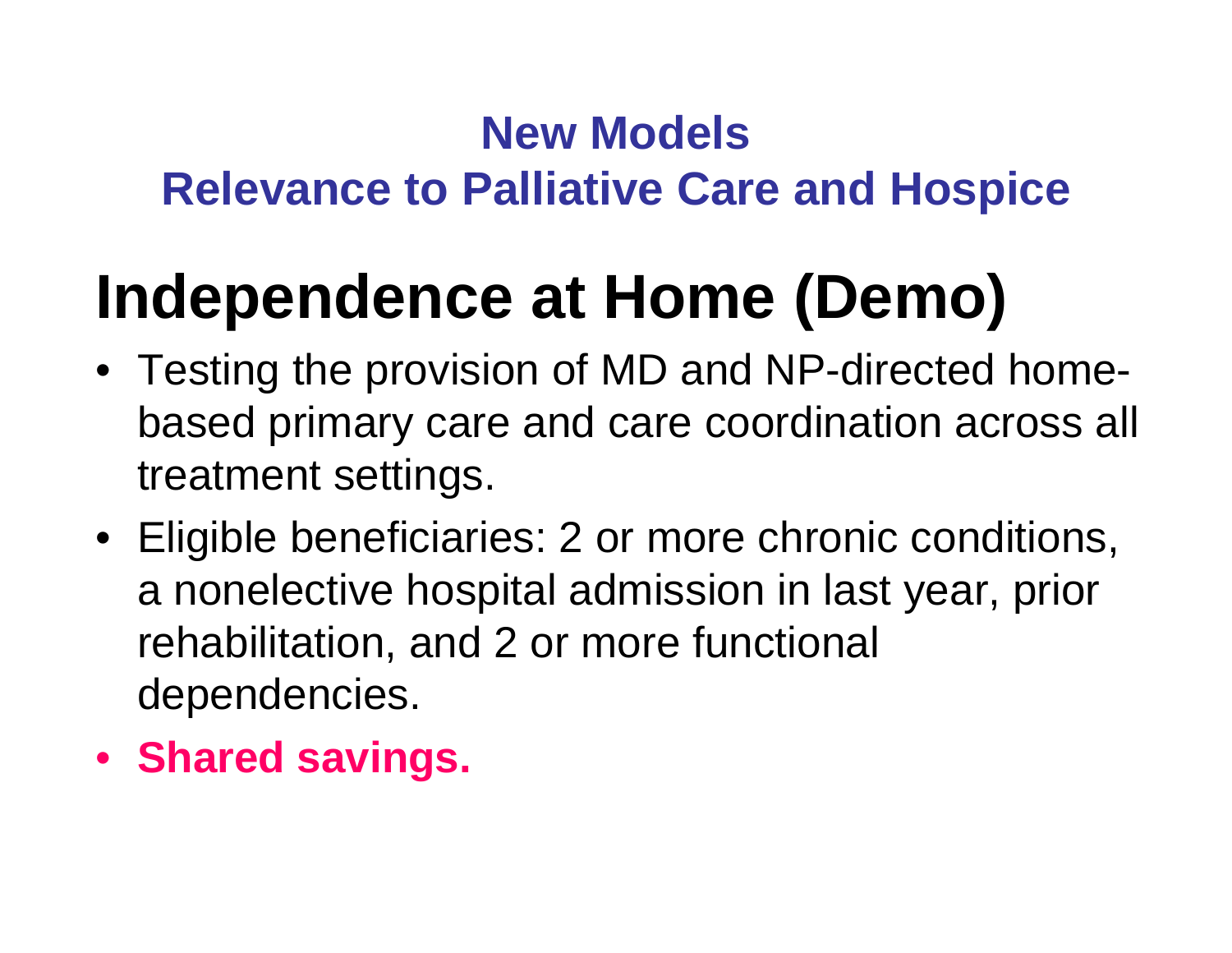### **Why is Palliative Care Important to Health Care Reform?**

- >95% of all health care spending is for the chronically ill
- 64% of all Medicare spending goes to the 10% of beneficiaries with 5 or more chronic conditions
- Despite high spending, evidence of poor quality of care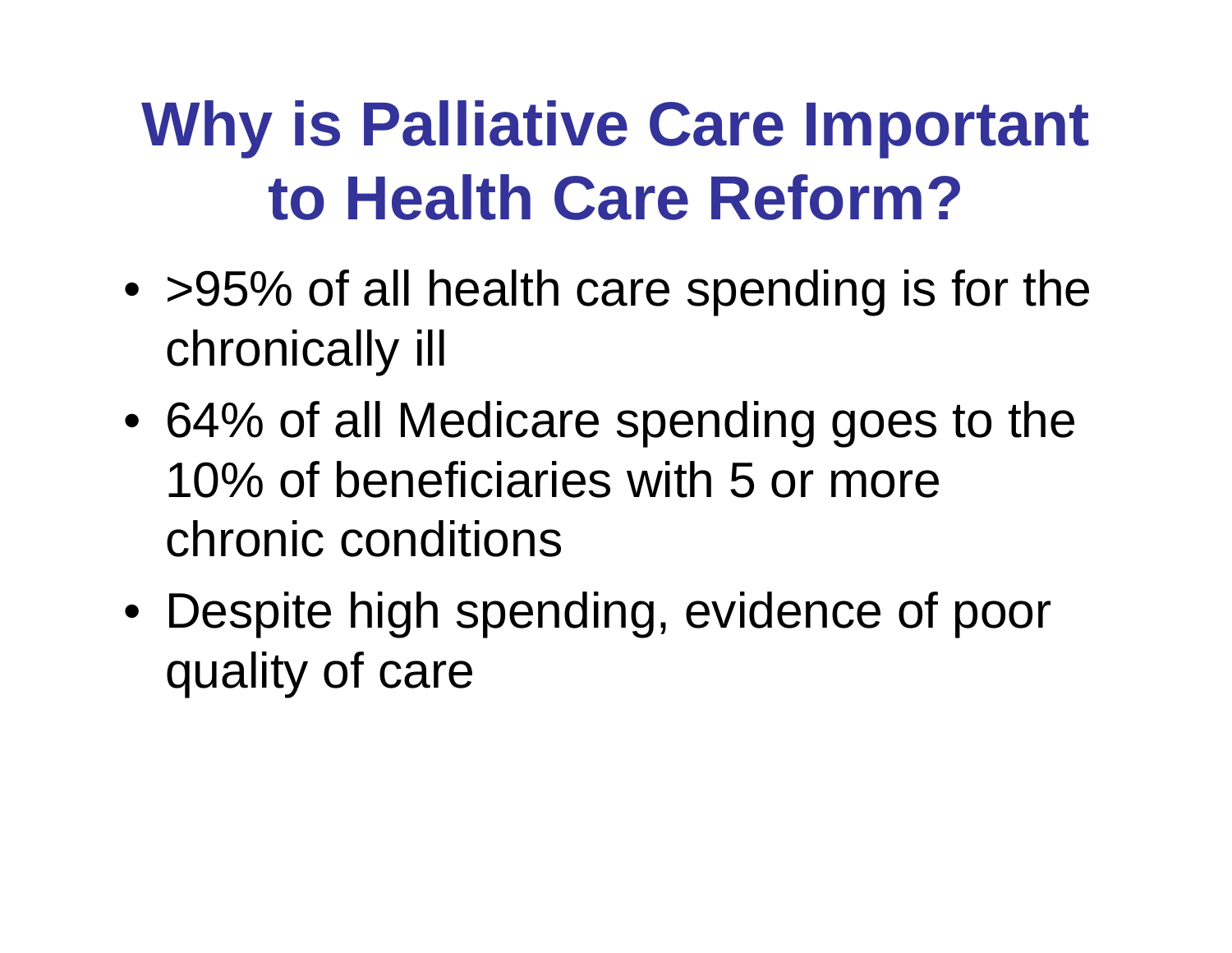#### The 10% of Medicare Beneficiaries Driving 2/3rds of Medicare Spending are Those with >= 5 Chronic Conditions



Source: G. Anderson and J. Horvath, *Chronic Conditions: Making the Case for Ongoing Care*. Baltimore, MD: Partnership for Solutions, December 2002.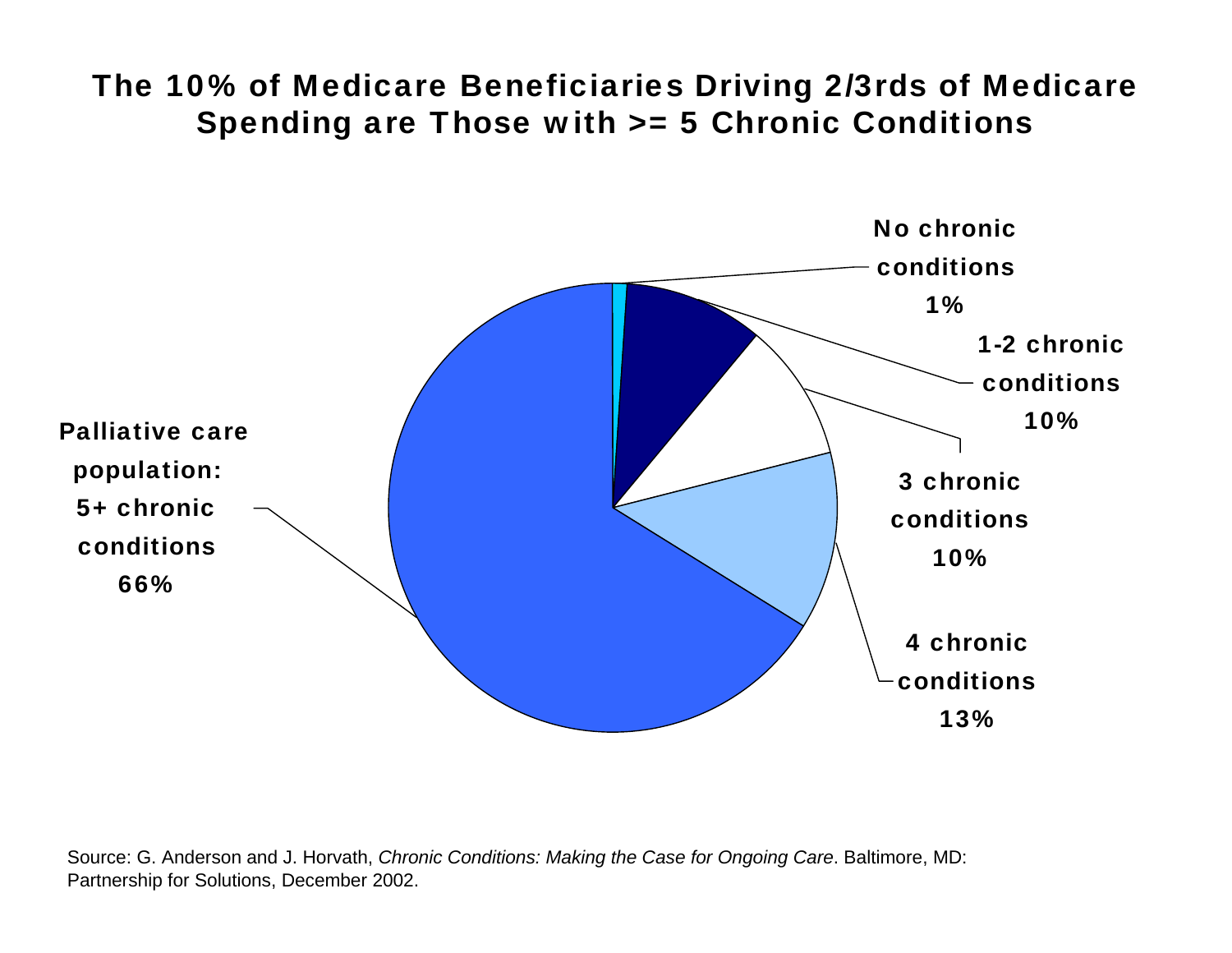#### **An Example: Grand Junction Colorado's Value Equation**

#### **Paying for Quality and Setting Limits**

High quality, low cost care despite high-risk patient population.

Seven critical success factors:

- 1. Primary care docs in control
- 2. Pay for quality not quantity via shared savings
- 3. All-payer rate standardization
- 4. Regionalization of costly services
- 5. Limits on supply/capacity for costly services
- 6. Primary docs follow patients in hospital
- **7. Well integrated palliative care and hospice**

Bodenheimer T, West D. Low cost lessons from Grand Junction, Colorado NEJM 2010; 363:1391-93.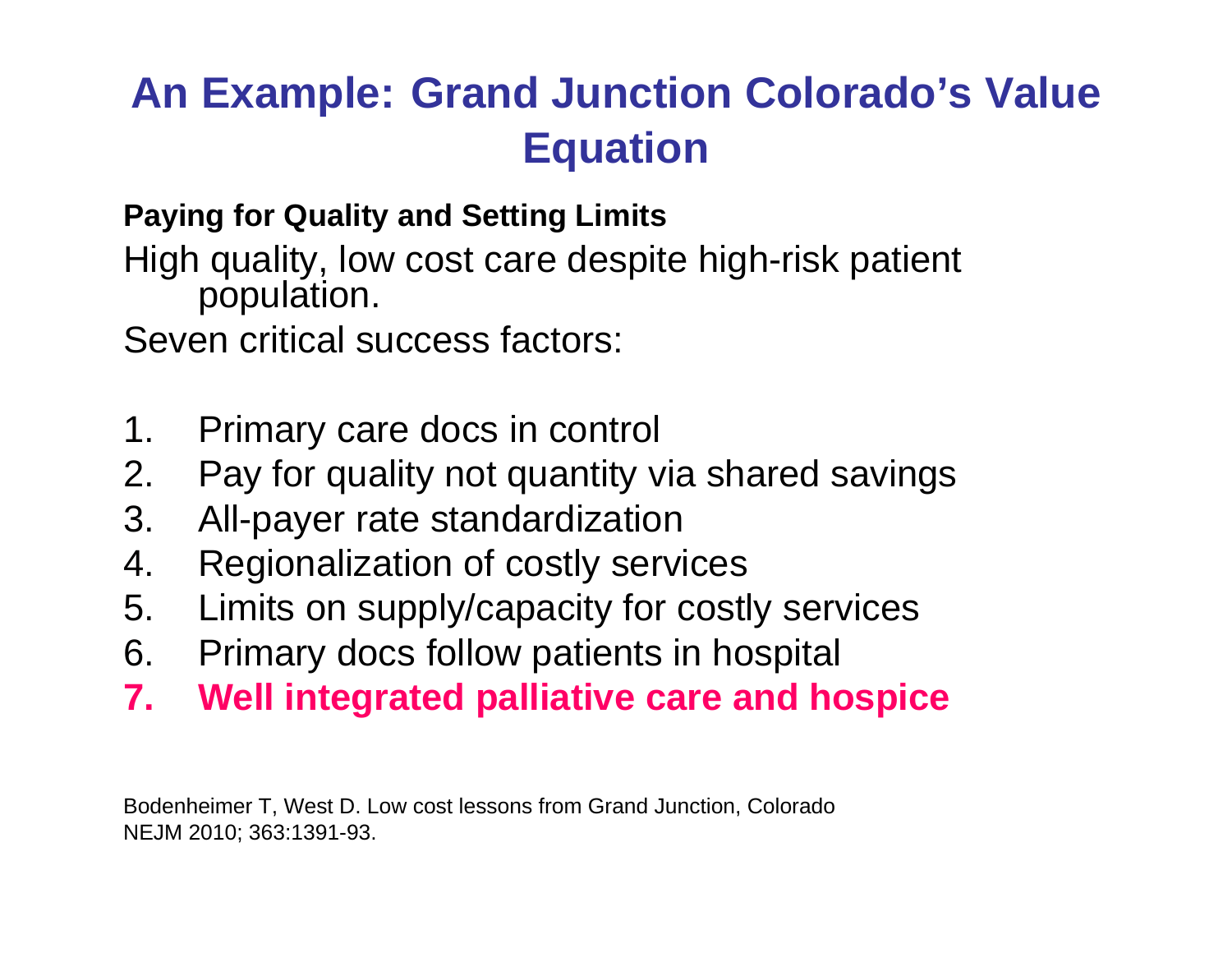### **New Delivery and Payment Models Need Palliative Care**

Delivery models targeted to the highest-cost, highestrisk populations-- those with multiple chronic conditions and functional impairment-- will be key to success at improving quality and reducing cost.

Who has the training and skills?

Who has demonstrated quality and cost impact for this population?

**Policy Goal: Add palliative care and hospice to the eligibility/specifications/metrics for medical homes, accountable care organizations, and bundling strategies.**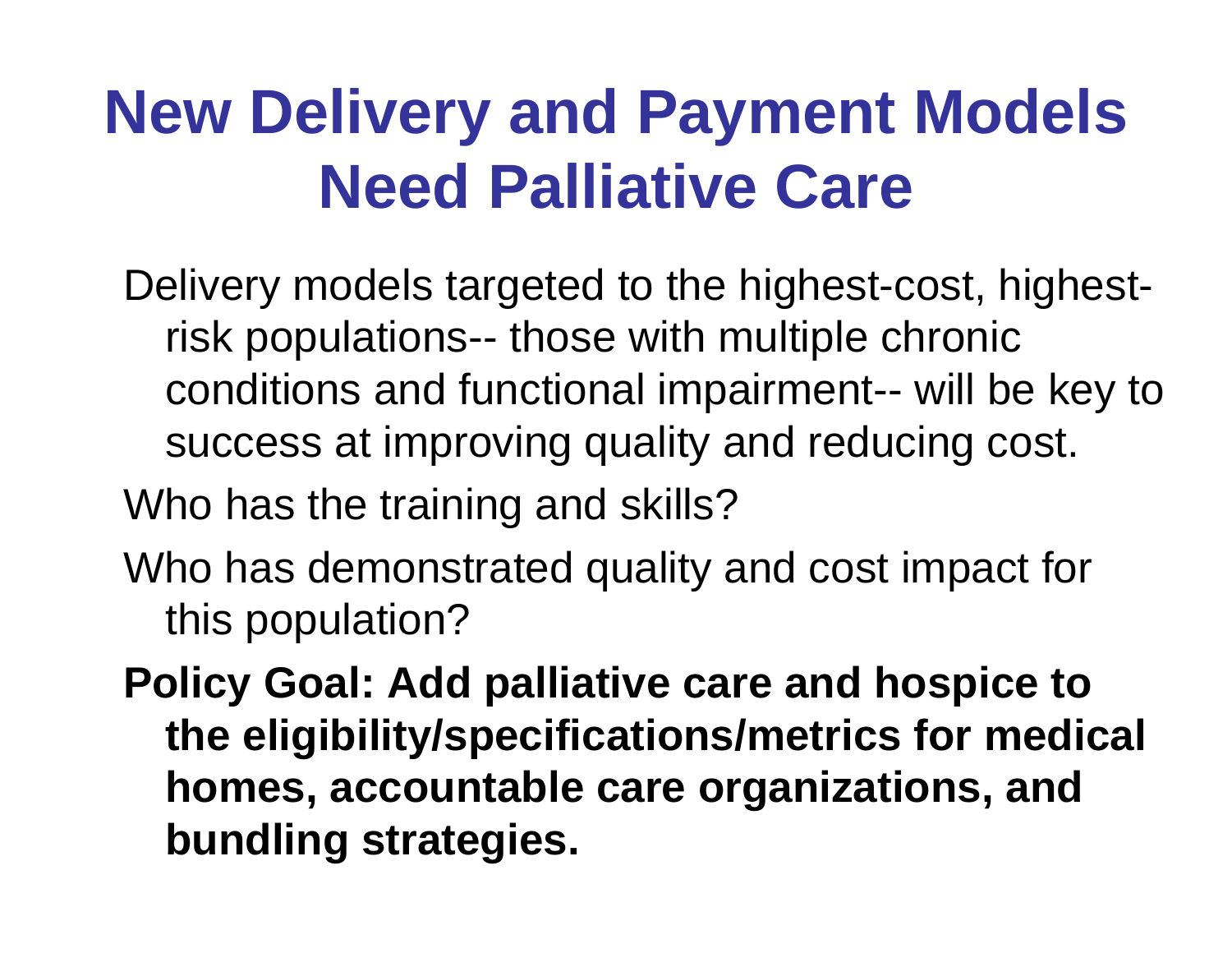**Why is Health Policy Important for Palliative Care?**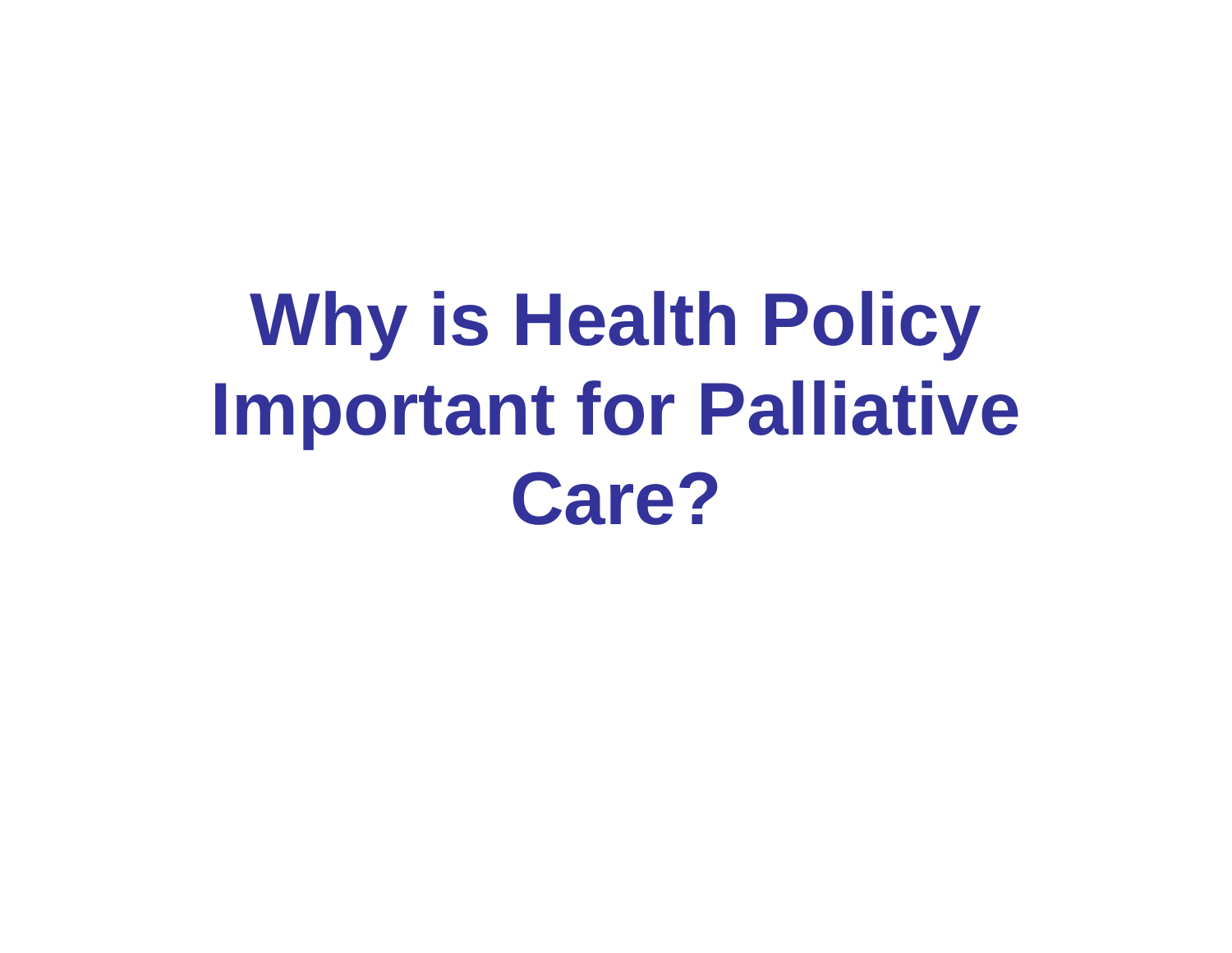# **Policy Change: Why Do We Need It?**

#### **Workforce**

- No GME dollars for fellowship training
- No loan forgiveness for professionals training in the field
- No career development support for junior faculty in medical and other health professional schools
- No compensation for distinct effort/skill of palliative care practitioners

#### **Evidence**

Inadequate NIH investment in the evidence base

#### **Access**

- No financial incentives for hospitals, nursing homes, providers to deliver palliative care
- No regulatory requirements for palliative care services
- Threats to Medicare Hospice Benefit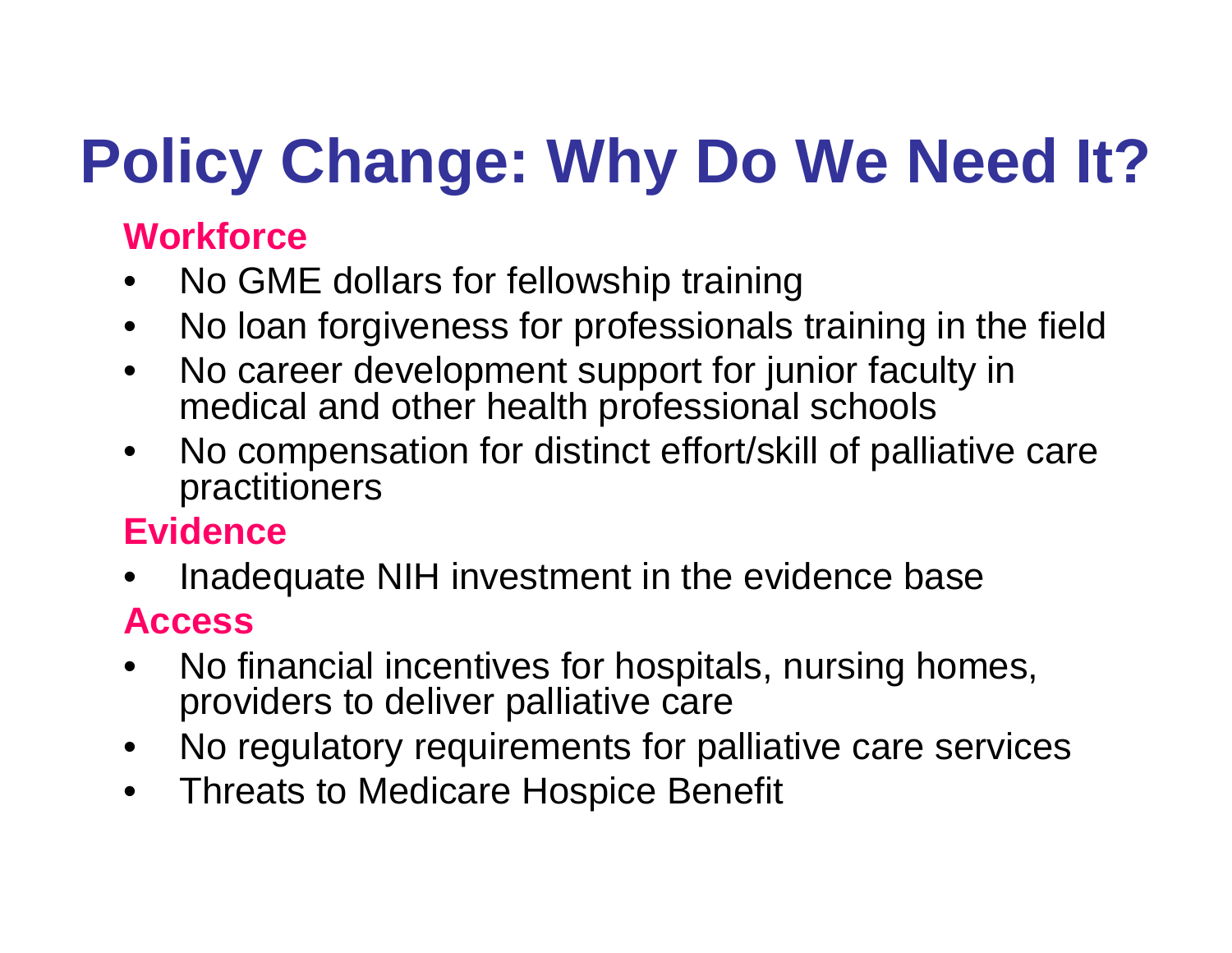# **Policies to Improve Access**

- **1. Financial incentives to doctors + nurses** to train in and provide palliative care
- **2. Financial incentives to hospitals/NHs**  that provide palliative care (and penalties for those that don't)
- **3. Hospital/NH accreditation** requirements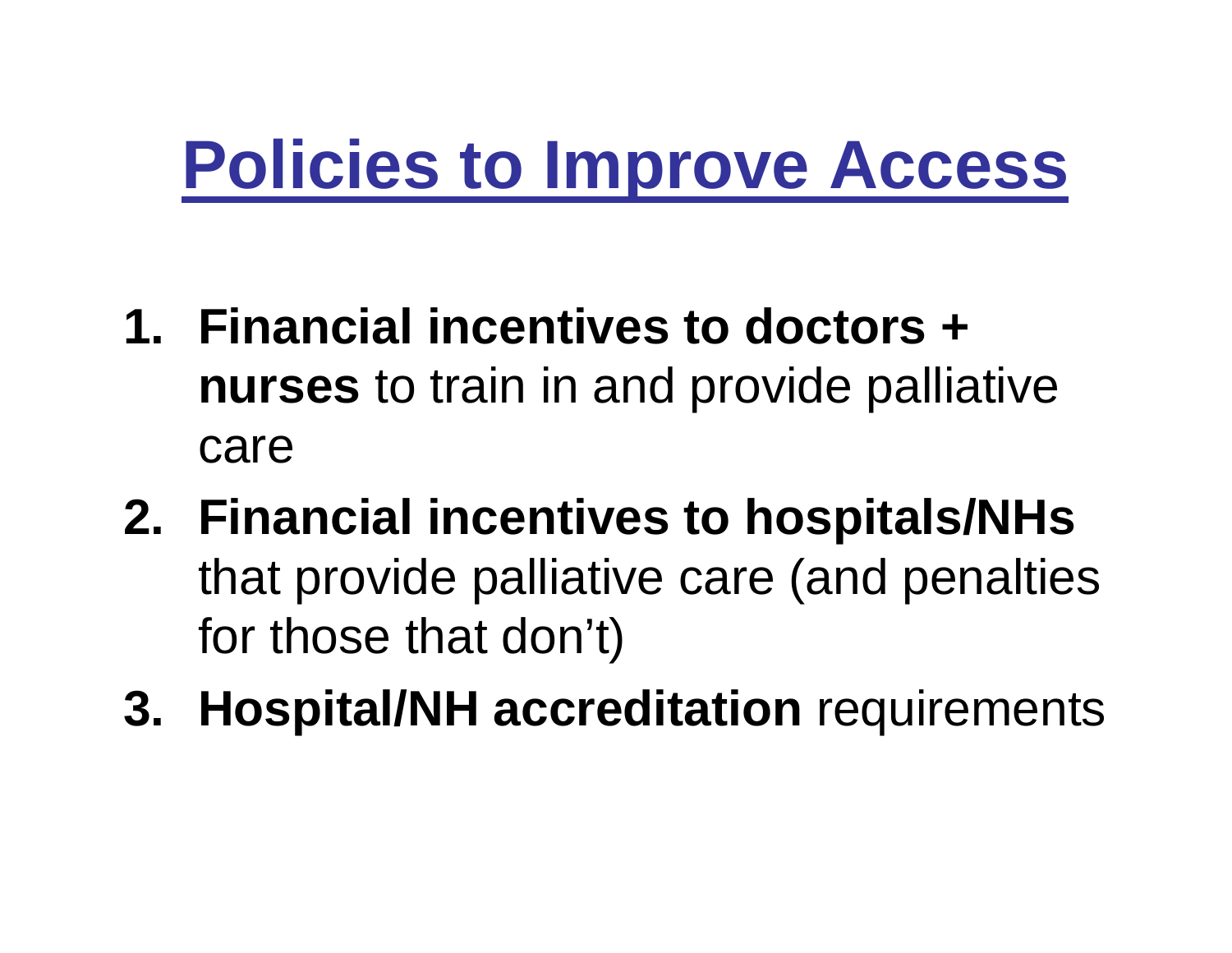# **Policies to Improve Quality**

- **1. Standardization, metrics:** Palliative care programs meeting quality standards are a condition of accreditation/participation/payment.
- **2. Workforce is trained:** Faculty to teach workforce exist; loan forgiveness; CDAs; funding for palliative medicine/nursing fellowships.
- **3. Evidence exists:** NIH, AHRQ + VA fund research in palliative care.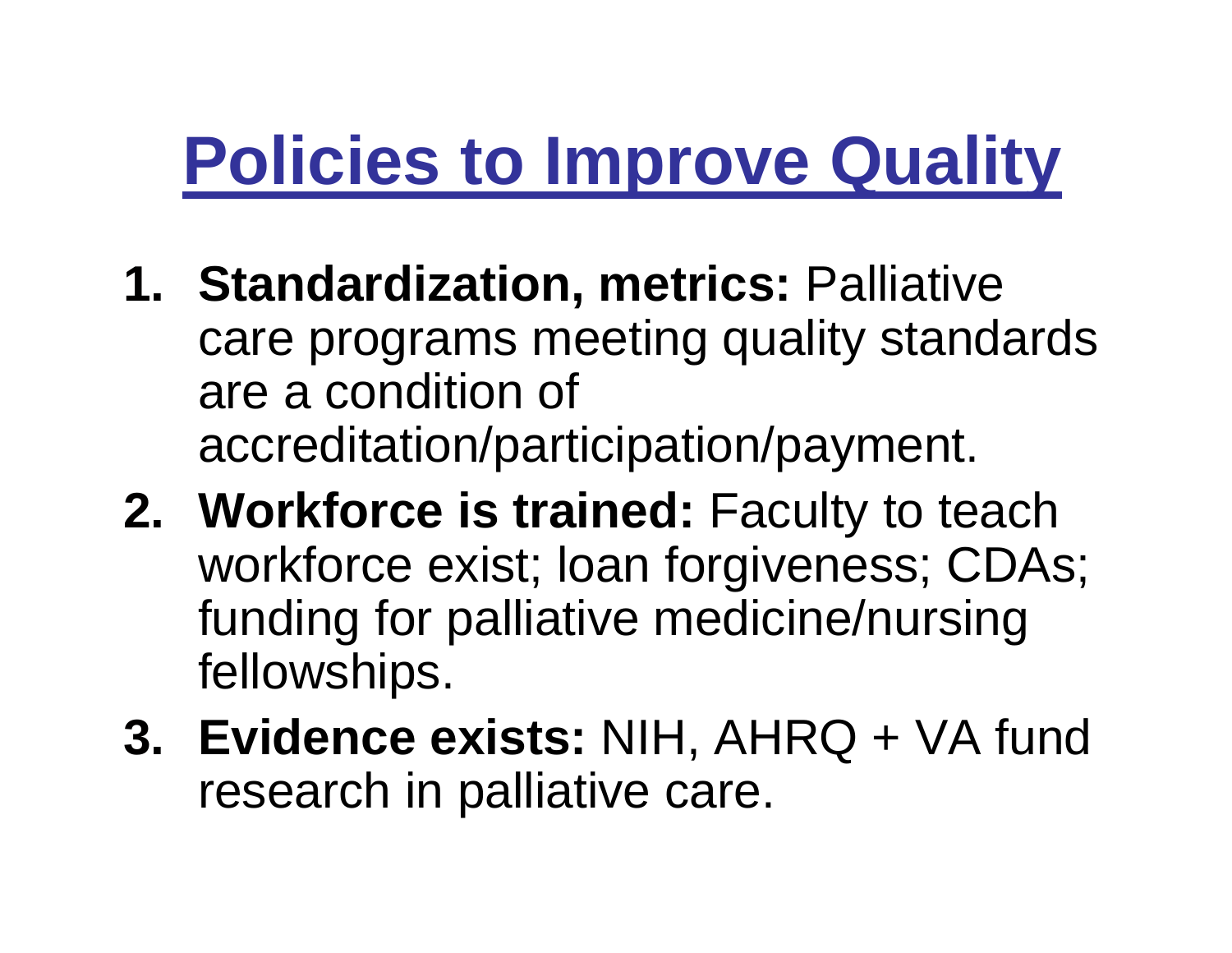## **Palliative Care and Hospice Are in the Sweet Spot**

- Improved quality
- Longer life
- Reduced costs
- So why aren't we on everybody's dance card?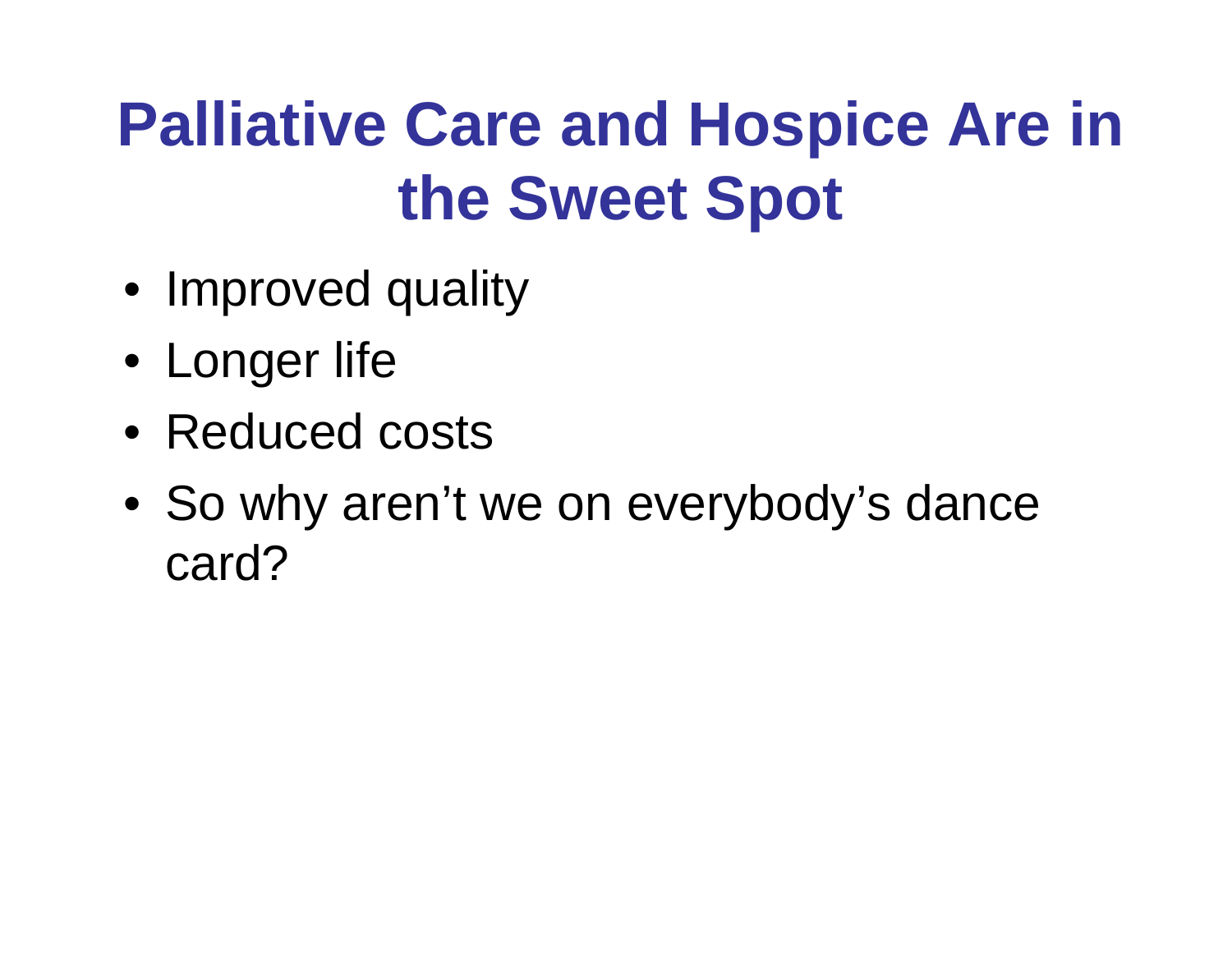#### **Optics in Washington: > 1/3 of all seniors say new health law includes a government panel to make end-of-life care decisions**

*To the best of your knowledge, would you say the new law does or does not allow a government panel to make decisions about end of life care for people on Medicare?*



NOTE: Percentages do not sum to 100 percent due to rounding. SOURCE: Kaiser Family Foundation *Health Tracking Polls*, July 2010.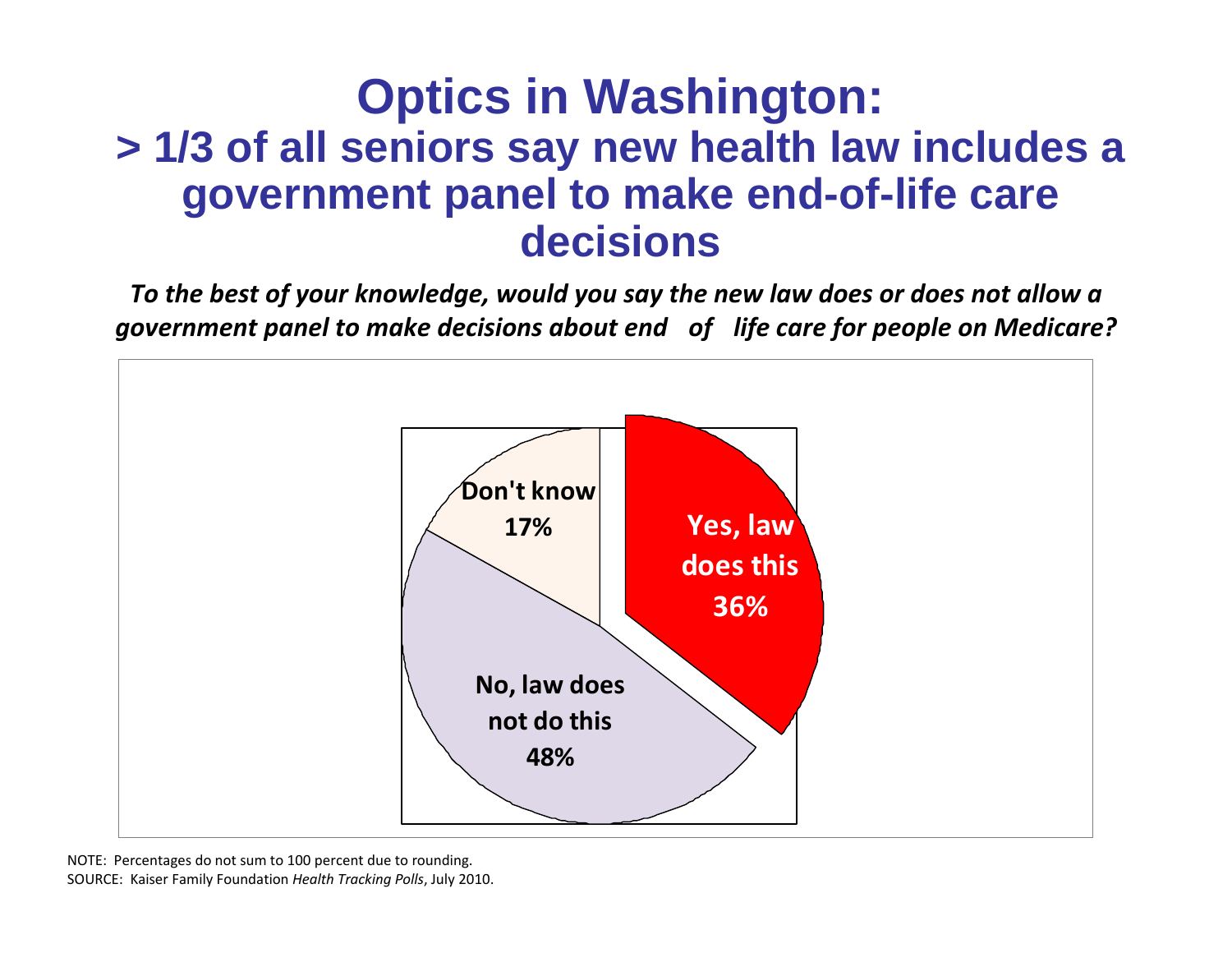#### **Research to the Rescue! The Counter Message Palliative Care and Hospice can PROLONG Life**

*New England Journal of Medicine,* August 18, 2010

**419,193,994 impressions**

#### **Helping cancer patients live better, longer**

**Cancer strategy: Easing the burden**

*NBC Nightly News* (9/10/10)

*Boston Globe* (8/19/10)

**Palliative care can help cancer patients live longer** *USA Today* (8/18/10)

#### **Palliative Care Extends Life, Study Finds**

*The New York Times* (8/18/10)

**Study shows value of quality ‐of ‐life cancer care**

*The Washington Post* (8/18/10)

**New Studies in Palliative Care**

National Public Radio, *The Diane Rehm Show* (8/24/20)

**Study: Advanced Cancer Patients Receiving Early Palliative Care Lived Longer** *The Wall Street Journal* (8/18/10)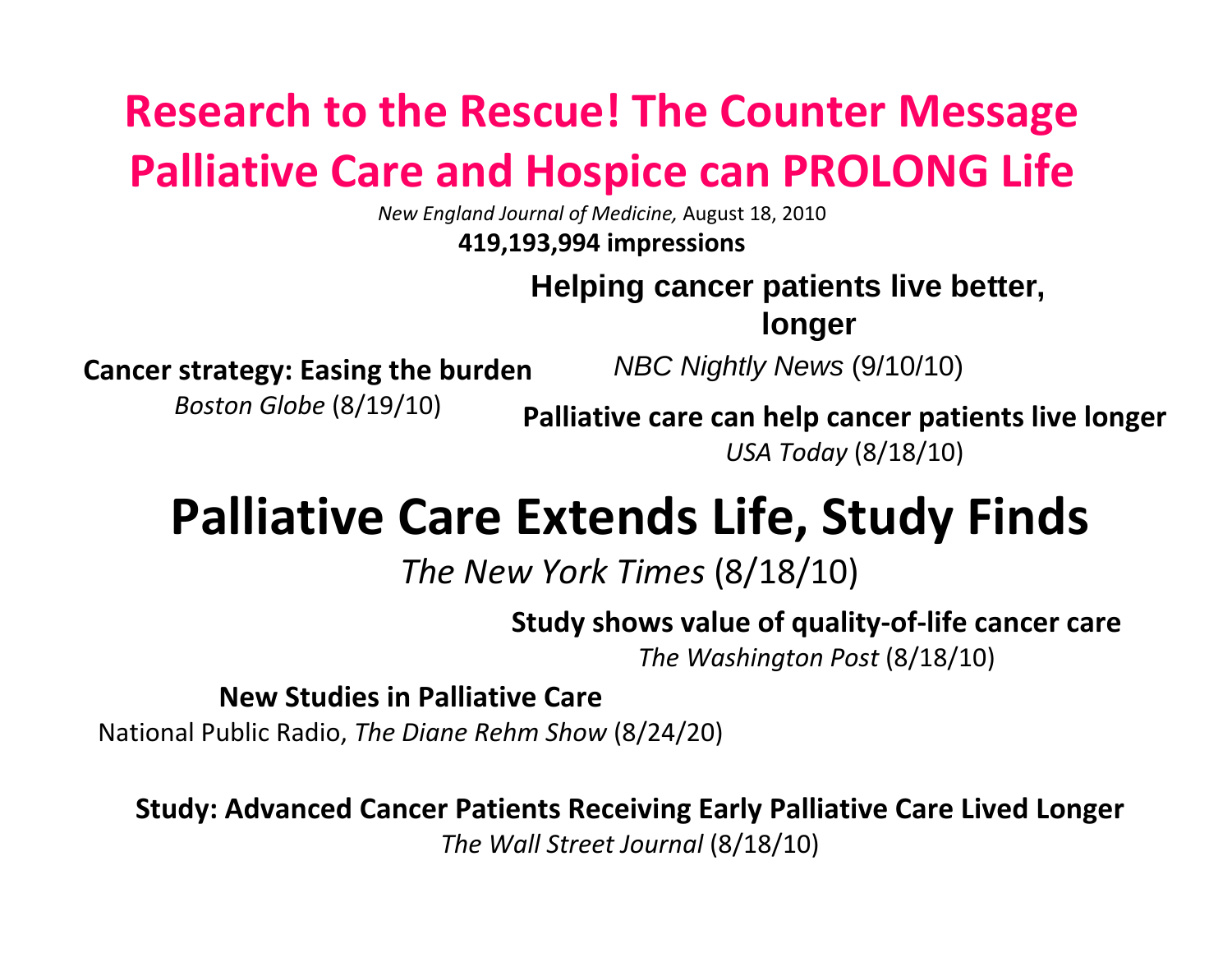**Clarity and Consistency of Language Needed**

# The message:

Palliative care and hospice are about matching treatment to patient goals.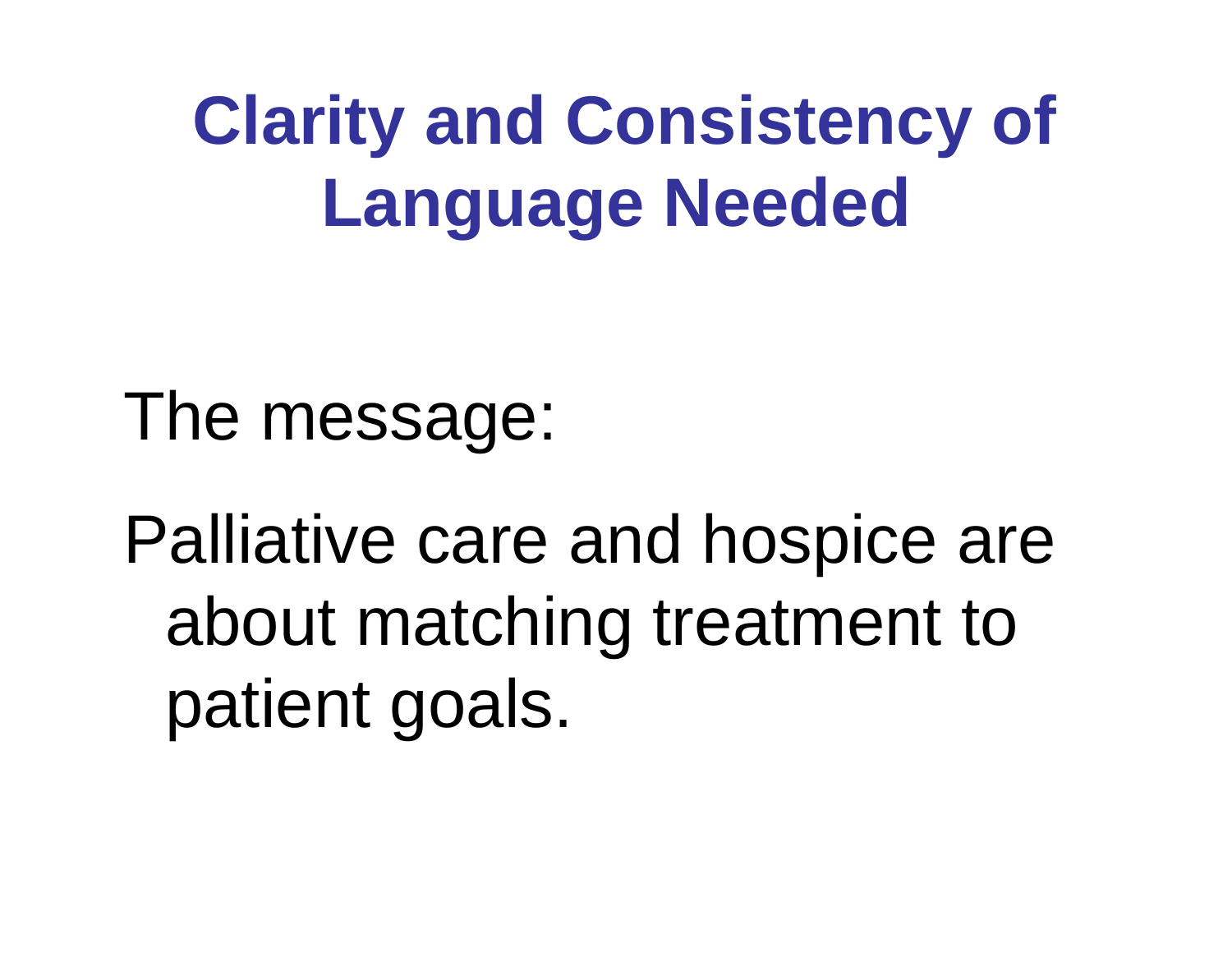# **Going to Scale**

- Value Based Purchasing and Pay for Performance require standardization and quality reporting.
- Palliative care and hospice can be required elements of service delivery if their quality can be assessed.
- Therefore our integration into new delivery and payment models requires quality metrics.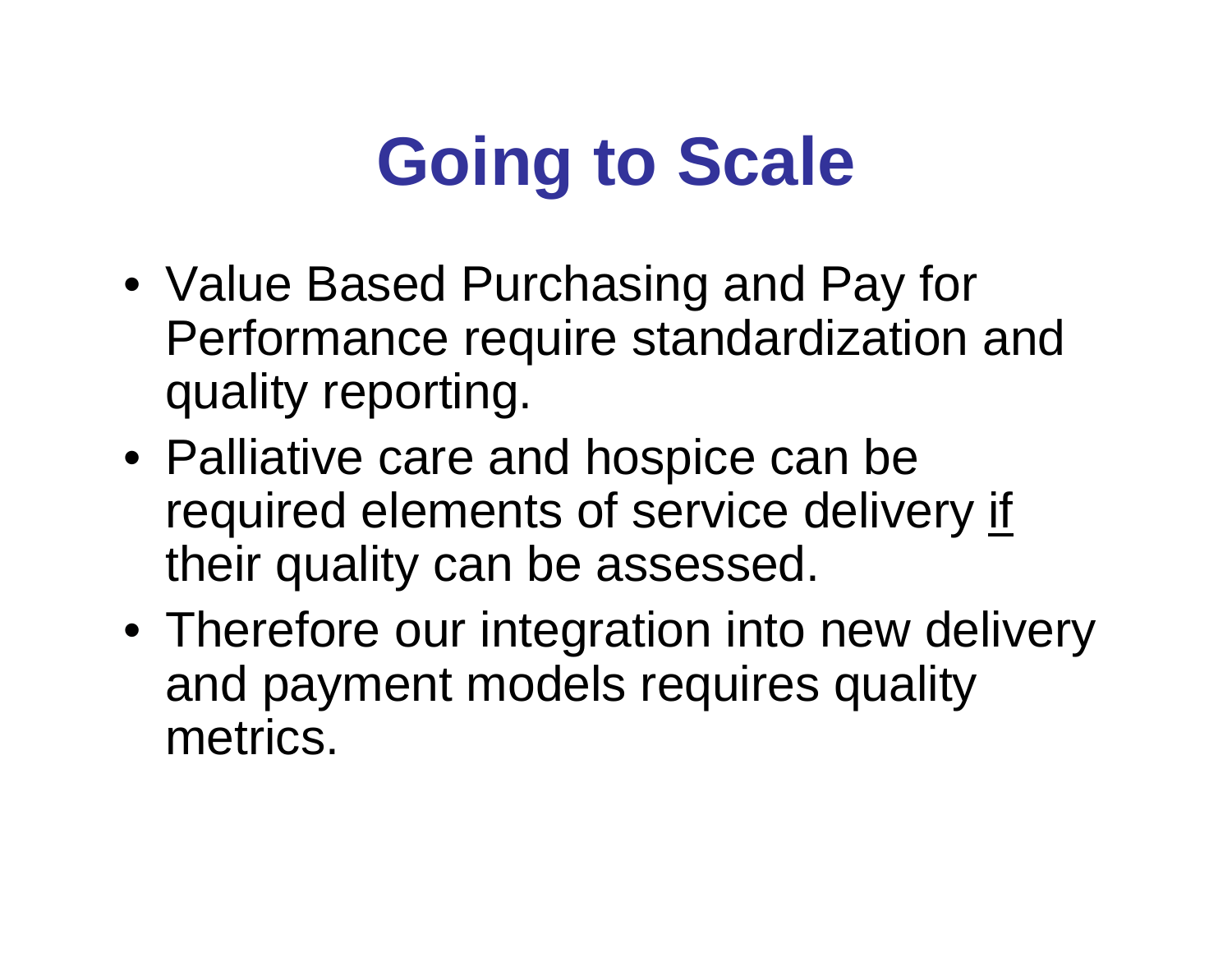### **Paying for Value Assessing Quality in Hospice and Palliative Care**

- CMS does not currently require quality reporting for hospice (unlike hospitals, NHs, CHHA, rehab providers) but it will be mandatory by 2014.
- Hospice-palliative care PEACE measures (N.C. QIO) in field testing (by iPRO, N.Y. QIO) for addition to CARE instrument now

[https://www.qualitynet.org/dcs/ContentServer?pagename=Medqic/MQPage/Ho](https://www.qualitynet.org/dcs/ContentServer?pagename=Medqic/MQPage/Homepage)  [mepage](https://www.qualitynet.org/dcs/ContentServer?pagename=Medqic/MQPage/Homepage) http://www.cms.gov/QualityImprovementOrgs/

- Joint Commission certificate program for hospital palliative care developed, not yet released
- NCQA considering development of palliative care program accreditation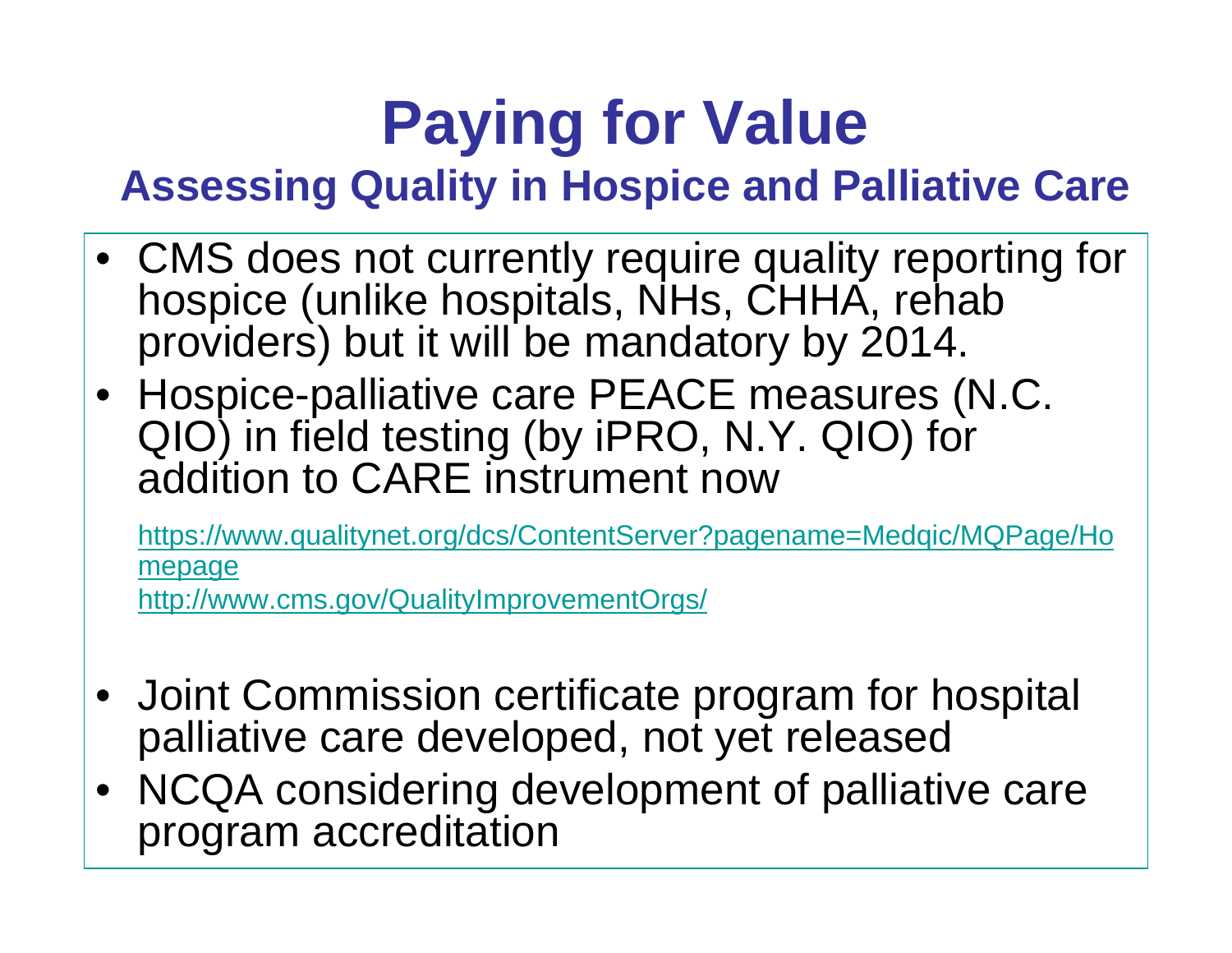### **Use Guidelines to Assure Quality and Standardization of Palliative Care**

- 1. National Consensus Project for Quality Palliative Care  $-$  2009 2<sup>nd</sup> edition [nationalconsensusproject.org](http://www.nationalconsensusproject.org/)
- 2. National Quality Forum *Framework and Preferred Practices for Hospice and Palliative Care –* 2007
- 3. CAPC program registry, CAPC metrics

Adherence will prepare you for the future release of-

- The Joint Commission *Palliative Care Certificate Program* or an NCQA equivalent
- And ultimately, for Value Based Purchasing, P4P, accreditation requirements, public reporting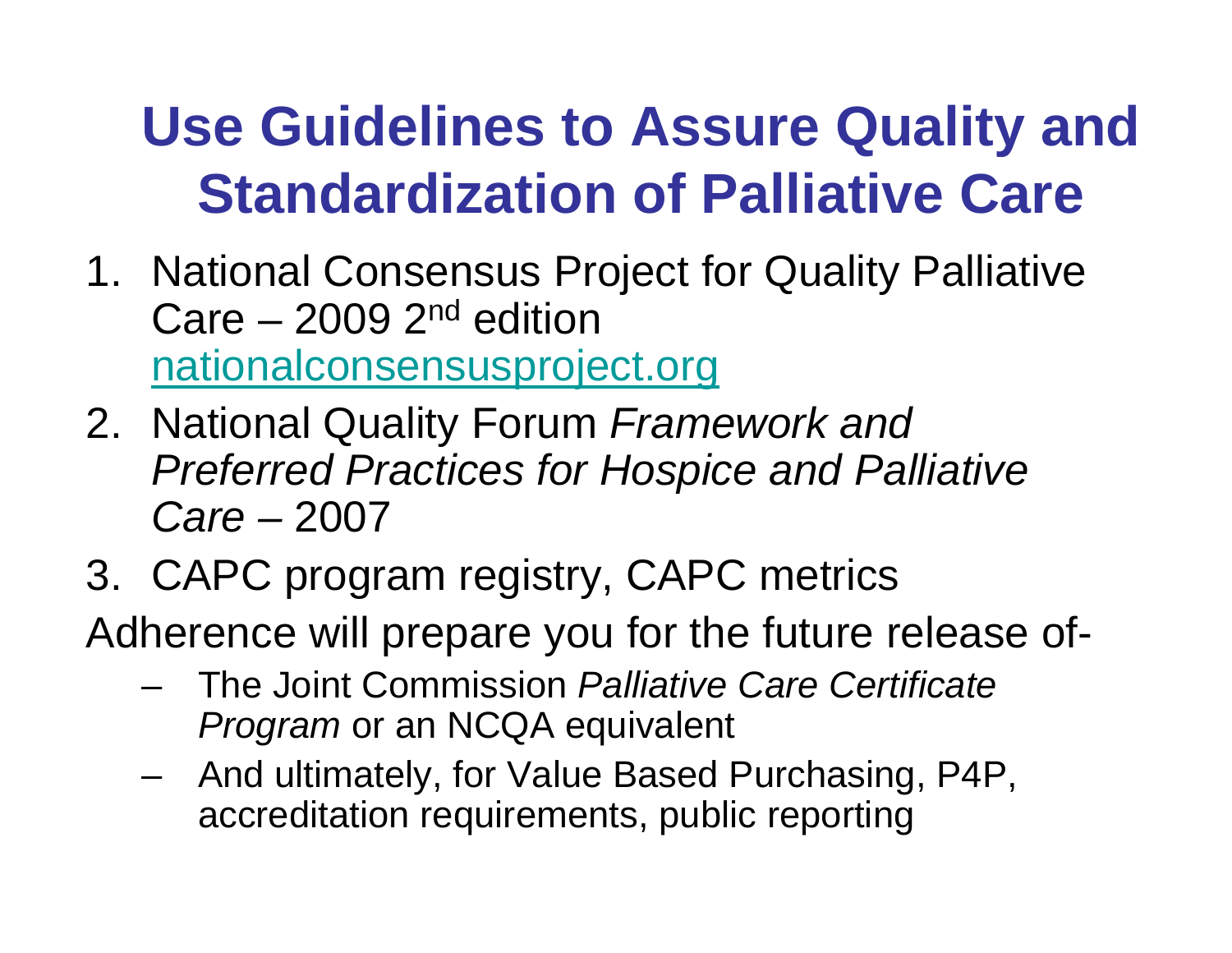# Influencing Policy

*"Democracy is the worst form of government except all those other forms that have been tried from time to time."*

Winston Churchill Nov. 11, 1947 in a speech to the House of Commons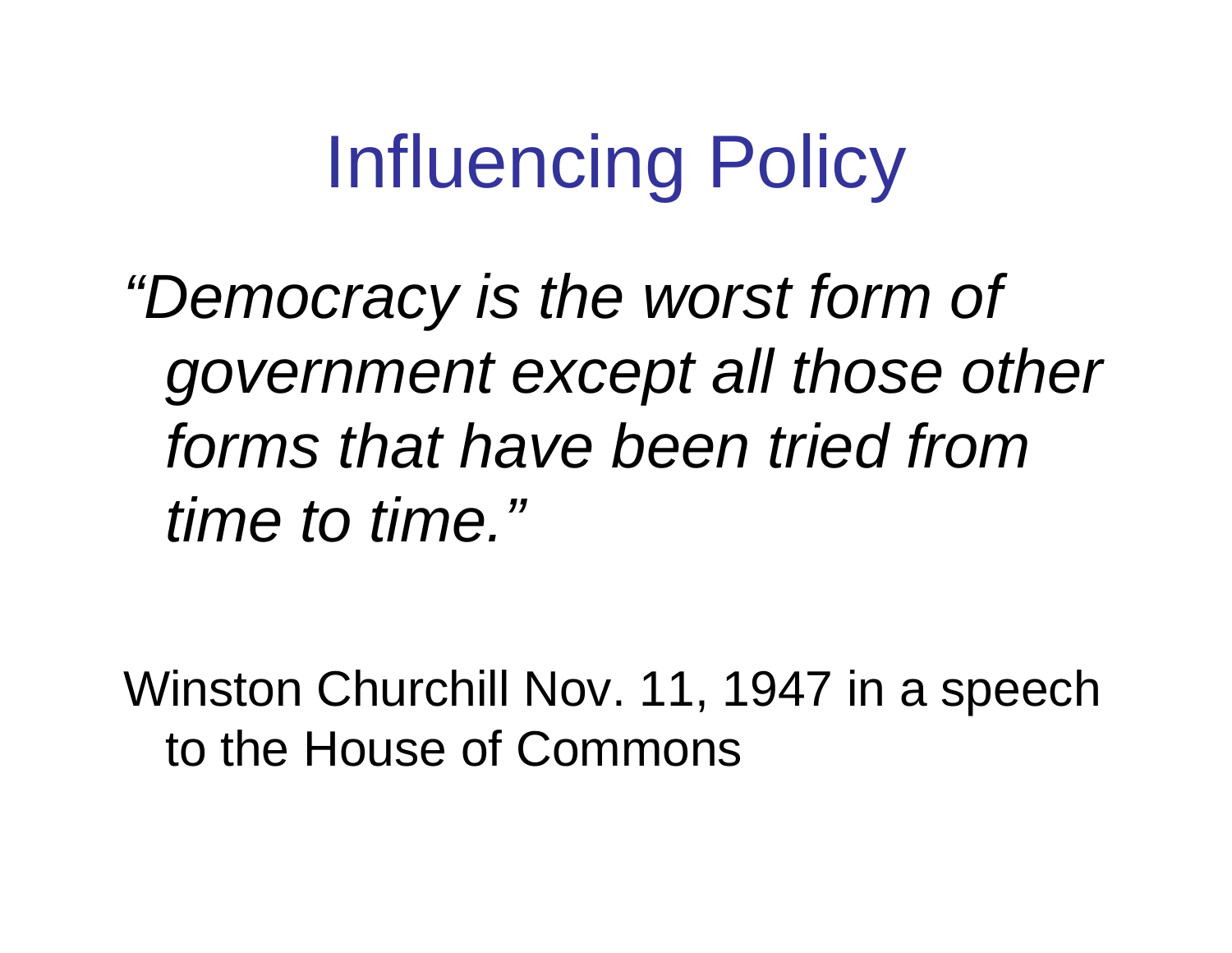# Drivers of Policy Change

Effective lobbying by membership organizations + their members Relationships with key Hill staff and members and (especially right now) HHS operating divisions

Unified Voice is crucial

- Hospice and Palliative Care Coalition
- AAHPM, CAPC, HPNA, NASW, NHPCO, NPCRC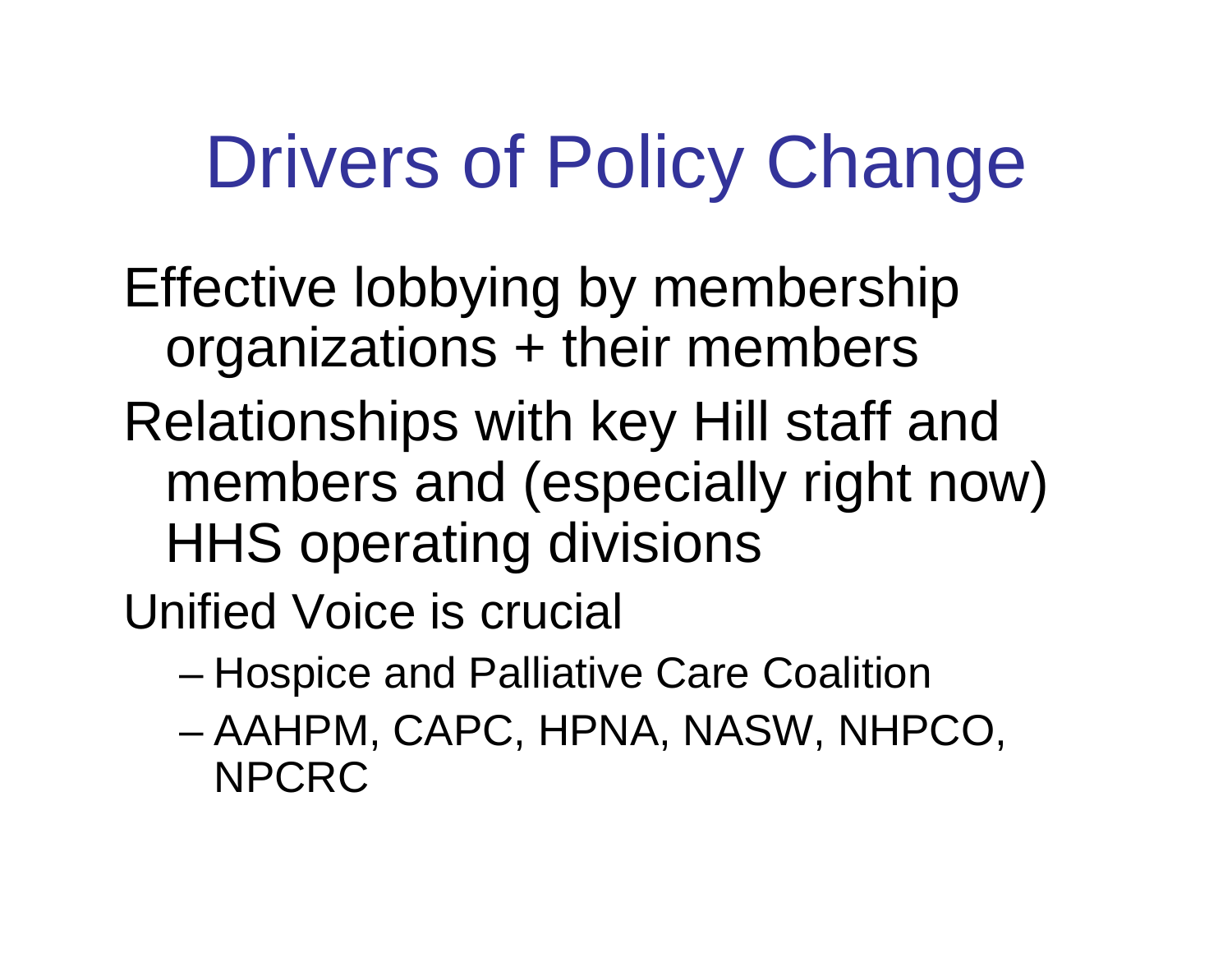

"You can't spend your political life biding behind being Canadian."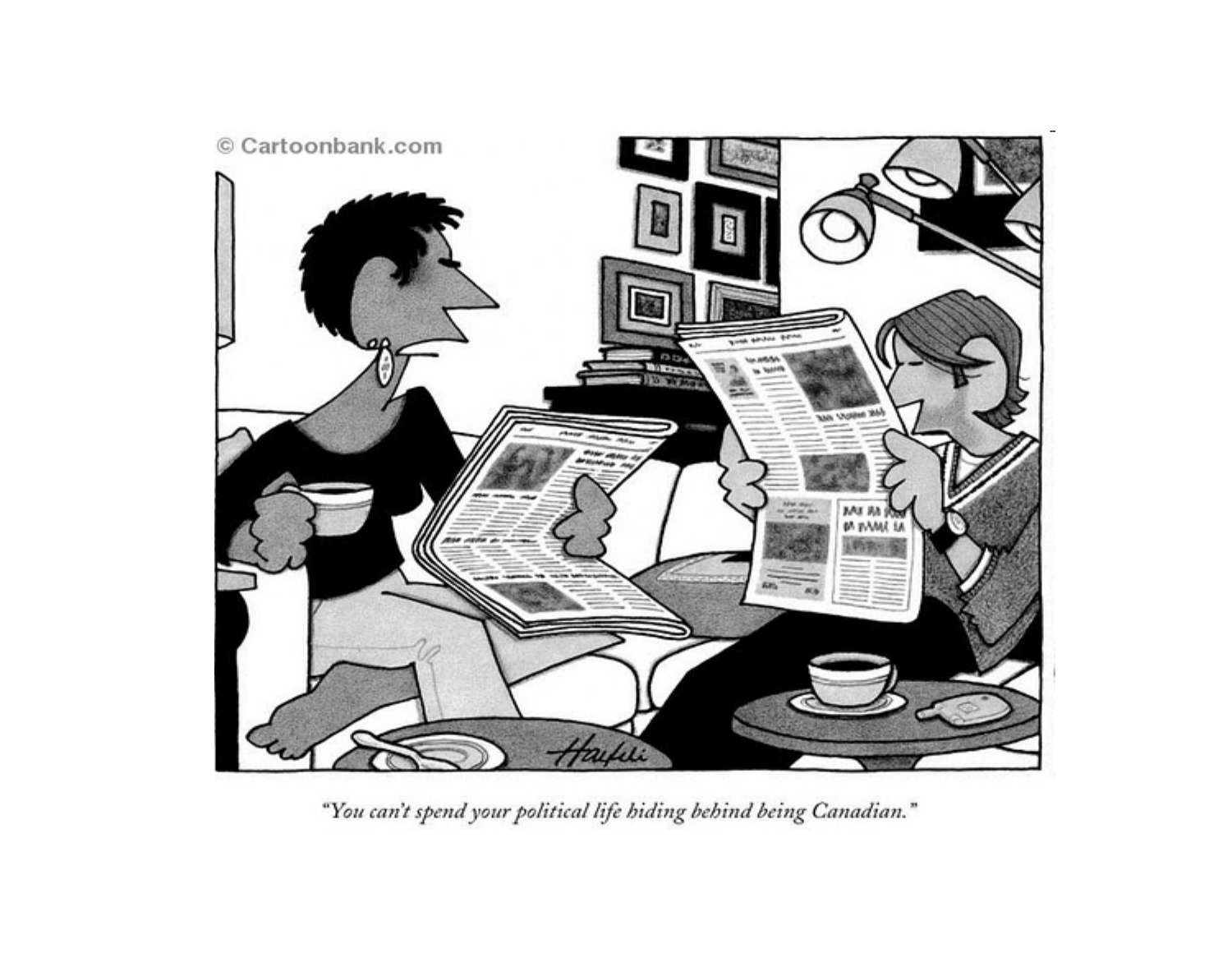# **There is Hope! Senate Report Language NIH**

U.S. Senate's Labor-HHS Appropriations Committee called for a trans-Institute NIH strategy for increasing funding for palliative care research across disease types and patient populations.

*"Palliative Care.-The Committee strongly urges the NIH to develop a trans-Institute strategy for increasing funded research in palliative care for persons living with chronic and advanced illness. Research is needed on: treatment of pain and common non-pain symptoms across all chronic disease categories, which should include cancer, heart, renal and liver failure, lung disease, Alzheimer's disease and related dementias; methods to improve communication about goals of care and treatment options between providers, patients, and caregivers; care models that maximize the likelihood that treatment delivered is consistent with patient wishes; and care models that improve coordination, transitions, caregiver support, and strengthen the likelihood of remaining at home."*

*U:\2011REPT\07REPT\07REPT.027 page 125 <http://thomas.loc.gov/cgi-bin/bdquery/z?d111:S.3686>:*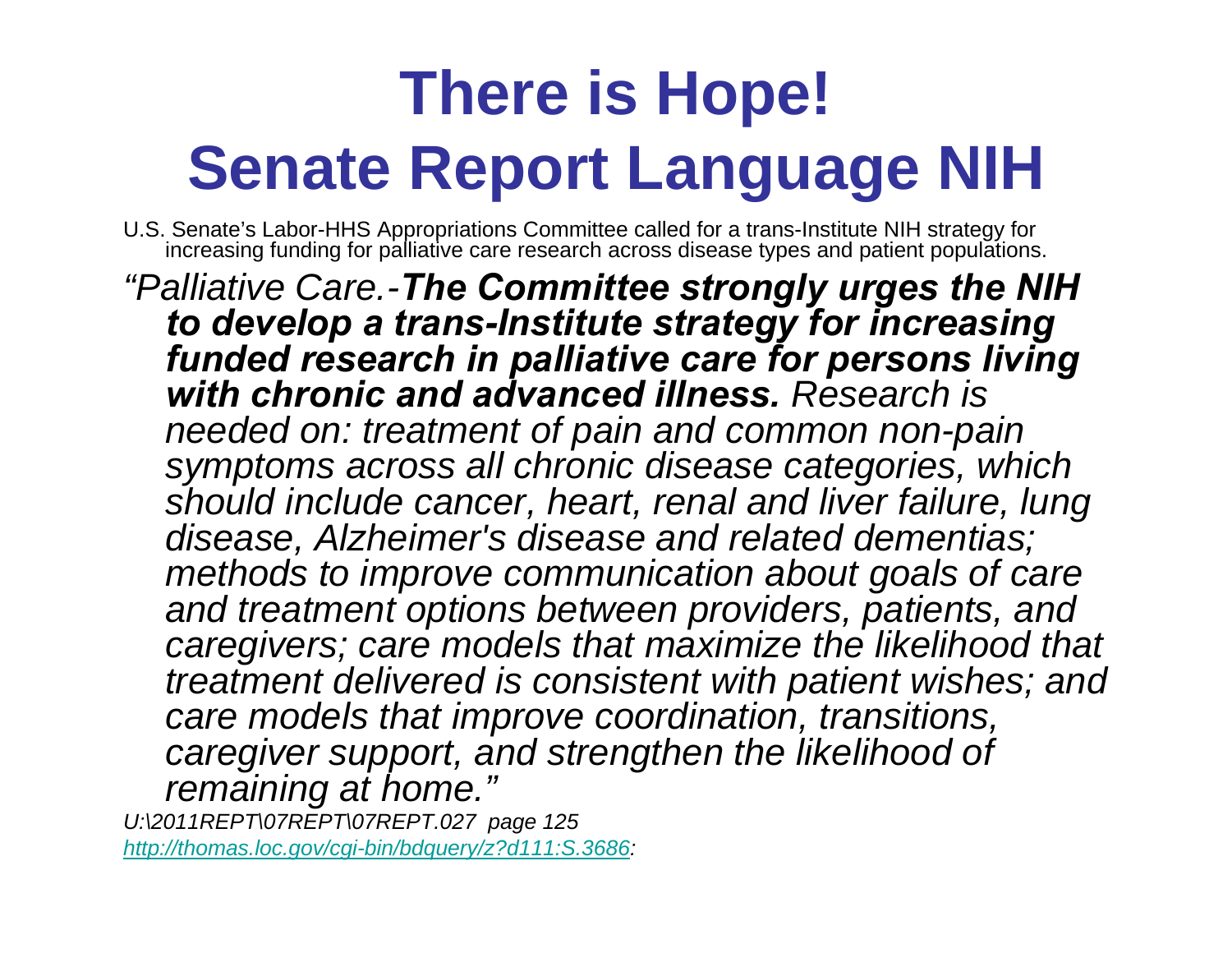# **A skeptic, persuaded**

- Write to NIH Director Dr. Francis Collins at nihinfo@od.nih.gov.
- Submit public comments when askedthey are taken extremely seriously in Washington.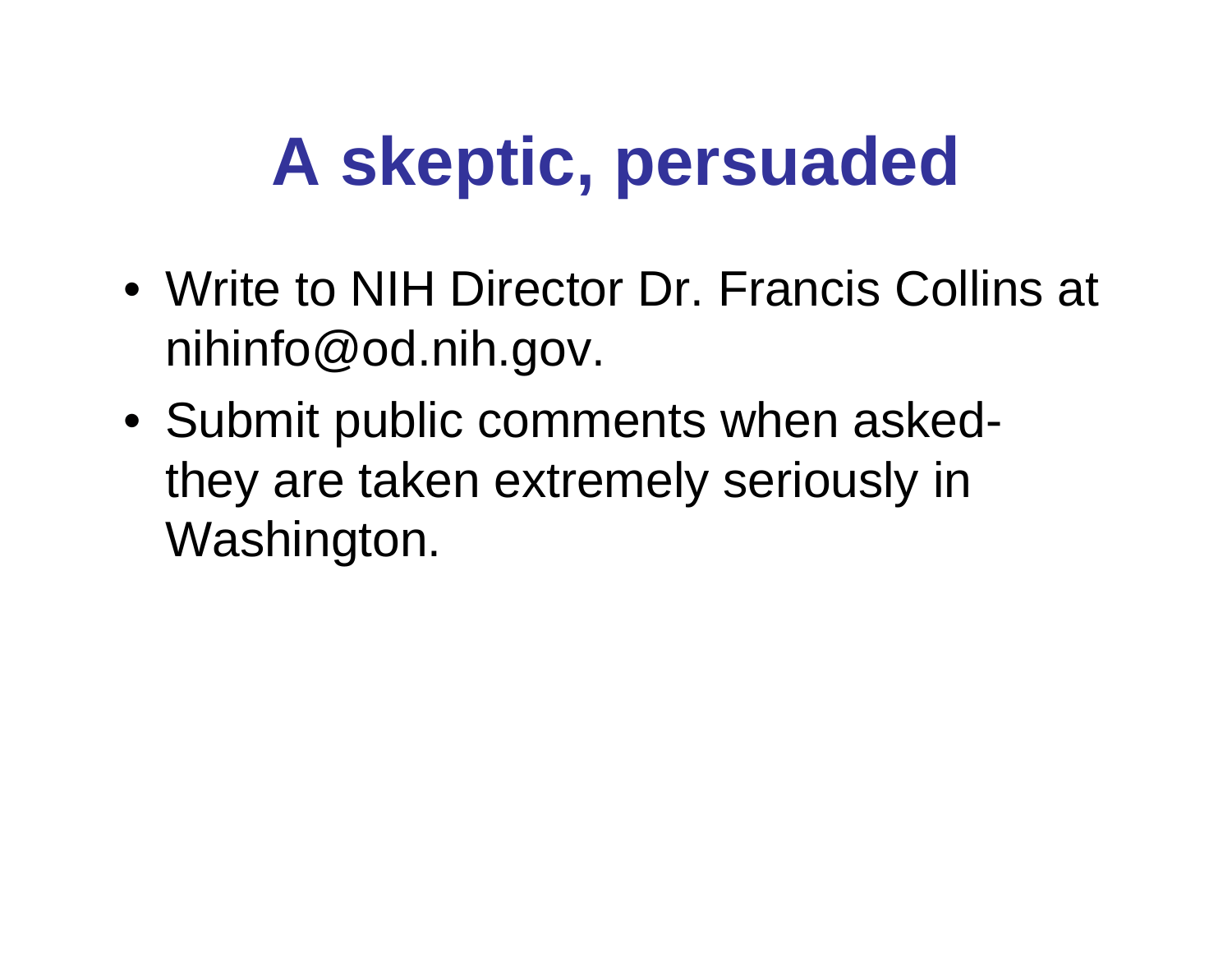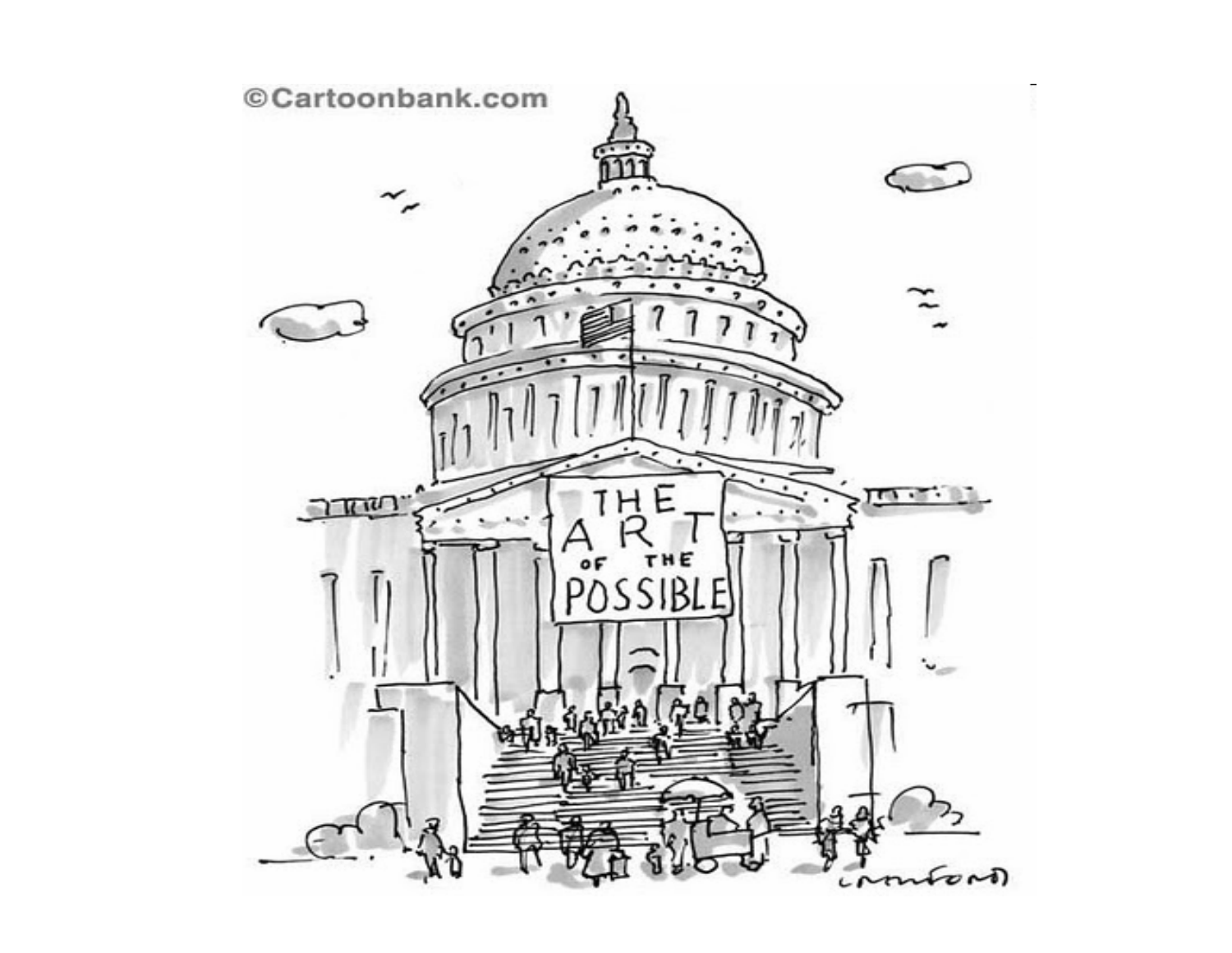#### **What I did on my sabbatical, and why Health and Aging Policy Fellowship**

- Limitations of the academic model to do good, drive social change
- Limitations of private sector philanthropy in absence of public + policy commitment
- Recognition of my lack of knowledge about the policy world
- My goals:
	- Learn about the policy process
	- Nudge palliative care policy where possible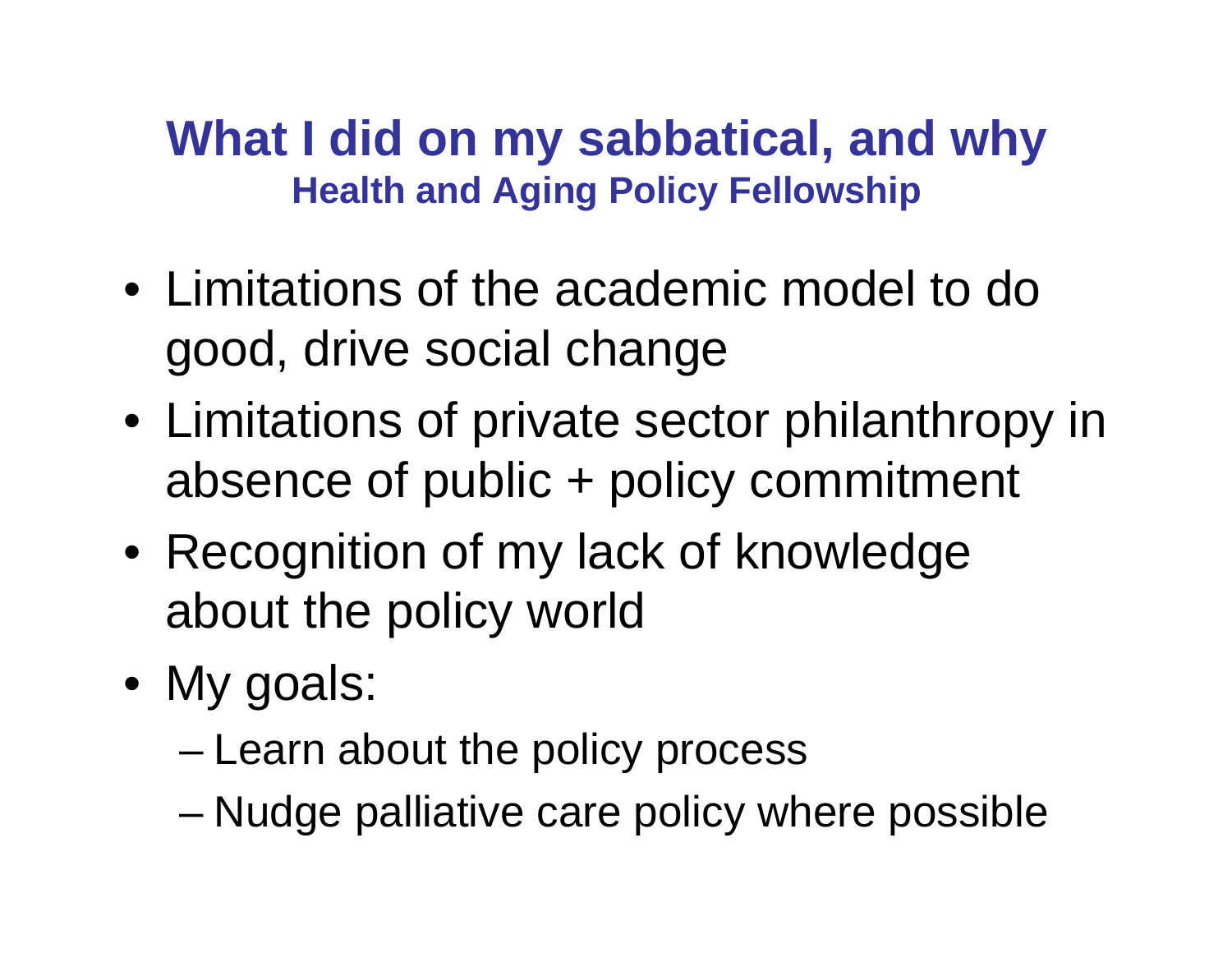# **What I Did**

- I met a lot of people
- January to June 2010: Senate HELP Committee
	- OAA
	- Rate setting
	- Pain management in NHs
- July to December 2010: Assistant Secretary for Planning and Evaluation- Disability Aging and Long Term Care Policy
	- Cross-HHS coordinating committee for the duals
	- Health Homes (Medicaid PCMH)
	- Policy options for palliative care and hospice in the NH
	- Multiple Chronic Conditions Strategic Framework
	- NHQR
	- NQF-NPP; NQF call for measures;

– …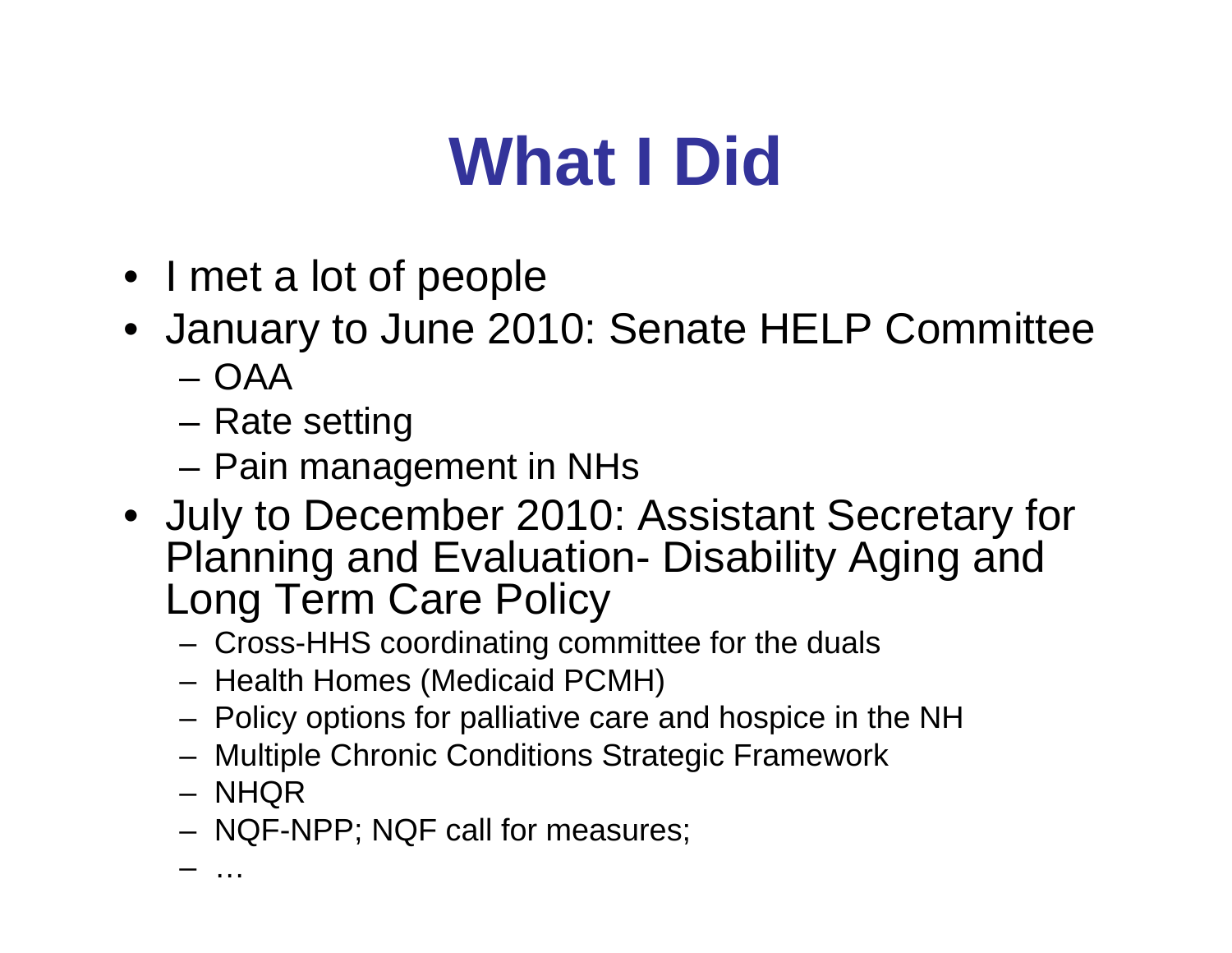# **What Else I Did (in Palliative Care)**

#### **Opportunities for Palliative Care and Hospice in the ACA HR 3590**

**http://thomas.loc.gov**

- Hospital Value Based Purchasing (3001)
- Hospital mortality reporting (MMA 501b) http://www.cms.gov/HospitalQualityInits/08\_HospitalRHQDAPU.asp
- Hospital readmission reporting (3025)
- National Health Care Workforce Council (5101-3)
- Medicare Hospice Concurrent Care Demonstration (3140)
- Concurrent Care for Children (2302)
- Center for Medicare and Medicaid Innovation (3021)
- Tests of new delivery and payment models, such as:
	- Accountable Care Organizations (3022)
	- Medical Homes, Health Homes, (2703)
	- Community health teams to support medical homes (3502)
	- Bundling (3023)
	- Care coordination for the dual eligibles (2601-2)
	- Independence at Home (3024)